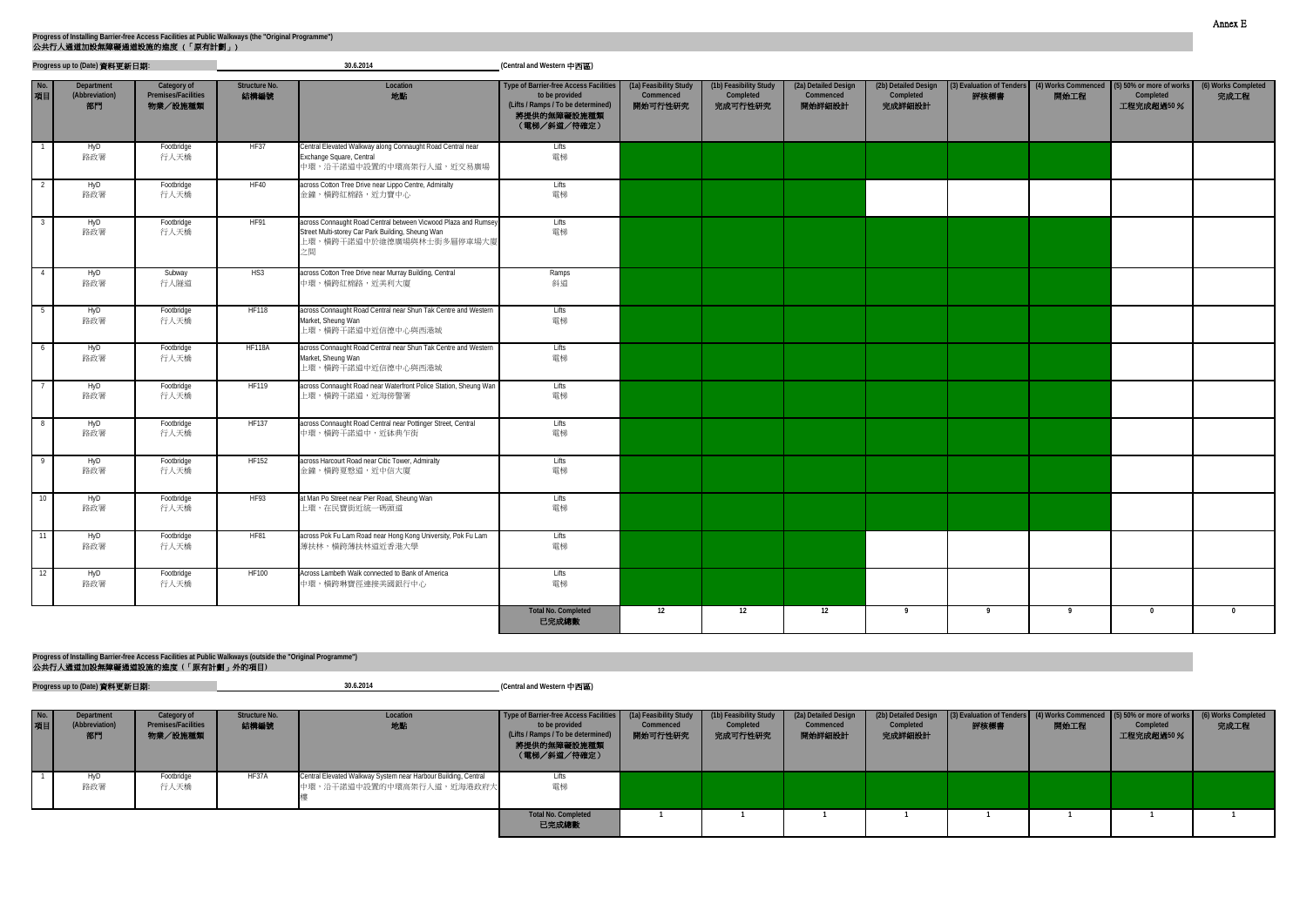|              | Progress up to (Date) 資料更新日期:      |                                                      |                       | 30.6.2014                                                                                              | (Eastern 東區)                                                                                                                 |                                                |                                                |                                             |                                             |                |      |                                                                                                  |                             |
|--------------|------------------------------------|------------------------------------------------------|-----------------------|--------------------------------------------------------------------------------------------------------|------------------------------------------------------------------------------------------------------------------------------|------------------------------------------------|------------------------------------------------|---------------------------------------------|---------------------------------------------|----------------|------|--------------------------------------------------------------------------------------------------|-----------------------------|
| $N$ o.<br>項目 | Department<br>(Abbreviation)<br>部門 | Category of<br><b>Premises/Facilities</b><br>物業/設施種類 | Structure No.<br>結構編號 | Location<br>地點                                                                                         | Type of Barrier-free Access Facilities<br>to be provided<br>(Lifts / Ramps / To be determined)<br>將提供的無障礙設施種類<br>(電梯/斜道/待確定) | (1a) Feasibility Study<br>Commenced<br>開始可行性研究 | (1b) Feasibility Study<br>Completed<br>完成可行性研究 | (2a) Detailed Design<br>Commenced<br>開始詳細設計 | (2b) Detailed Design<br>Completed<br>完成詳細設計 | 評核標書           | 開始工程 | (3) Evaluation of Tenders (4) Works Commenced (5) 50% or more of works<br>Completed<br>工程完成超過50% | (6) Works Completed<br>完成工程 |
|              | HyD<br>路政署                         | Footbridge<br>行人天橋                                   | <b>HF34</b>           | across Chai Wan Road near Salesian School, Shau Kei Wan<br><b>筲箕灣, 横跨柴灣道近慈幼英文學校</b>                    | Lifts<br>電梯                                                                                                                  |                                                |                                                |                                             |                                             |                |      |                                                                                                  |                             |
|              | HyD<br>路政署                         | Footbridge<br>行人天橋                                   | <b>HF90</b>           | across King's Road and Tin Chiu Street, North Point<br>北角, 横跨英皇道和電照街                                   | Lifts<br>電梯                                                                                                                  |                                                |                                                |                                             |                                             |                |      |                                                                                                  |                             |
|              | HyD<br>路政署                         | Footbridge<br>行人天橋                                   | HF90A                 | across King's Road and Tin Chiu Street, North Point<br>北角,横跨英皇道和電照街                                    | Lifts<br>電梯                                                                                                                  |                                                |                                                |                                             |                                             |                |      |                                                                                                  |                             |
|              | HyD<br>路政署                         | Subway<br>行人隧道                                       | <b>HS17</b>           | across Island Eastern Corridor near Hong Kong Film Archive, Sai Wan<br>西灣河,橫跨東區走廊近香港電影資料館              | Ramps<br>斜道                                                                                                                  |                                                |                                                |                                             |                                             |                |      |                                                                                                  |                             |
|              | HyD<br>路政署                         | Footbridge<br>行人天橋                                   | HF78                  | Across Island Eastern Corridor and Chai Wan Road near Chai Wan<br>Road Roundabout<br>横跨東區走廊及柴灣道近柴灣道迴旋處 | Lifts<br>電梯                                                                                                                  |                                                |                                                |                                             |                                             |                |      |                                                                                                  |                             |
|              | HyD<br>路政署                         | Footpath at Flyover<br>行車橋旁的行人路                      | H162                  | King's Road Flyover across Kornhill Road, Tai Koo<br>太古,英皇道天橋橫跨康山道                                     | Lifts<br>電梯                                                                                                                  |                                                |                                                |                                             |                                             |                |      |                                                                                                  |                             |
|              |                                    |                                                      |                       |                                                                                                        | <b>Total No. Completed</b><br>已完成總數                                                                                          |                                                |                                                | -6                                          | 2                                           | $\overline{2}$ |      |                                                                                                  |                             |

|           | Progress up to (Date) 資料更新日期:      |                                                      |                              | 30.6.2014                                                                                  | (Eastern 東區)                                                                                                                                        |                      |                                                |                                             |                                             |                                                                                |      |                        |                             |
|-----------|------------------------------------|------------------------------------------------------|------------------------------|--------------------------------------------------------------------------------------------|-----------------------------------------------------------------------------------------------------------------------------------------------------|----------------------|------------------------------------------------|---------------------------------------------|---------------------------------------------|--------------------------------------------------------------------------------|------|------------------------|-----------------------------|
| No.<br>項目 | Department<br>(Abbreviation)<br>部門 | Category of<br><b>Premises/Facilities</b><br>物業/設施種類 | <b>Structure No.</b><br>結構編號 | Location<br>地點                                                                             | Type of Barrier-free Access Facilities (1a) Feasibility Study<br>to be provided<br>(Lifts / Ramps / To be determined)<br>將提供的無障礙設施種類<br>(電梯/斜道/待確定) | Commenced<br>開始可行性研究 | (1b) Feasibility Study<br>Completed<br>完成可行性研究 | (2a) Detailed Design<br>Commenced<br>開始詳細設計 | (2b) Detailed Design<br>Completed<br>完成詳細設計 | (3) Evaluation of Tenders (4) Works Commenced (5) 50% or more of works<br>評核標書 | 開始工程 | Completed<br>工程完成超過50% | (6) Works Completed<br>完成工程 |
|           | HyD<br>路政署                         | Footbridge<br>行人天橋                                   | <b>HF77</b>                  | near Ning Foo Street in Chai Wan<br>柴灣,橫跨東區走廊近寧富街近柴灣地鐵站                                    | Lifts<br>電梯                                                                                                                                         |                      |                                                |                                             |                                             |                                                                                |      |                        |                             |
|           | HyD<br>路政署                         | Footbridge<br>行人天橋                                   | <b>HF110</b>                 | across Nam On Street and Shau Kei Wan Road in Shau Kei Wan<br><b>筲箕灣,横跨南安街及筲箕灣道近筲箕灣地鐵站</b> | Lifts<br>電梯                                                                                                                                         |                      |                                                |                                             |                                             |                                                                                |      |                        |                             |
|           | HyD<br>路政署                         | Footbridge<br>行人天橋                                   | <b>HF82</b>                  | across Island Eastern Corridor Slip Roads near Quarry Bay Park<br>太古,横跨東區走廊支路近太古城鰂魚涌公園     | Lifts<br>電梯                                                                                                                                         |                      |                                                |                                             |                                             |                                                                                |      |                        |                             |
|           | HyD<br>路政署                         | Footbridge<br>行人天橋                                   | <b>HF84</b>                  | across King's Road at North Point Road<br>北角,横跨英皇道近北景街與北角道交界處                              | Lifts<br>電梯                                                                                                                                         |                      |                                                |                                             |                                             |                                                                                |      |                        |                             |
|           |                                    |                                                      |                              |                                                                                            | <b>Total No. Completed</b><br>已完成總數                                                                                                                 |                      |                                                |                                             |                                             |                                                                                |      |                        |                             |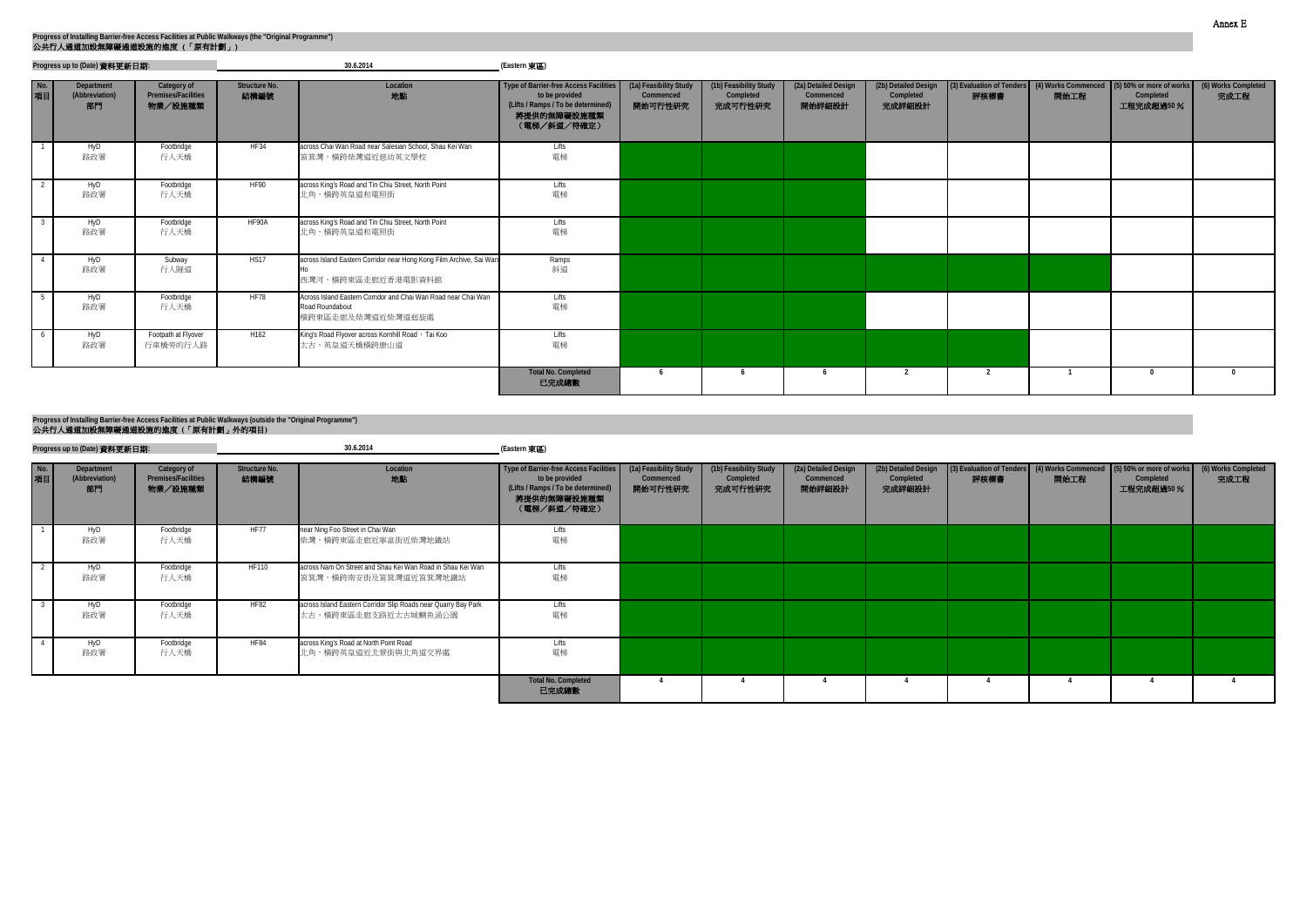|           | Progress up to (Date) 資料更新日期:      |                                               |                              | 30.6.2014                                                                                     | (Southern 南區)                                                                                                                       |                                                |                                                |                                             |                                             |                |      |                                                                                                  |                             |
|-----------|------------------------------------|-----------------------------------------------|------------------------------|-----------------------------------------------------------------------------------------------|-------------------------------------------------------------------------------------------------------------------------------------|------------------------------------------------|------------------------------------------------|---------------------------------------------|---------------------------------------------|----------------|------|--------------------------------------------------------------------------------------------------|-----------------------------|
| No.<br>項目 | Department<br>(Abbreviation)<br>部門 | Category of<br>Premises/Facilities<br>物業/設施種類 | <b>Structure No.</b><br>結構編號 | Location<br>地點                                                                                | <b>Type of Barrier-free Access Facilities</b><br>to be provided<br>(Lifts / Ramps / To be determined)<br>將提供的無障礙設施種類<br>(電梯/斜道/待確定) | (1a) Feasibility Study<br>Commenced<br>開始可行性研究 | (1b) Feasibility Study<br>Completed<br>完成可行性研究 | (2a) Detailed Design<br>Commenced<br>開始詳細設計 | (2b) Detailed Design<br>Completed<br>完成詳細設計 | 評核標書           | 開始工程 | (3) Evaluation of Tenders (4) Works Commenced (5) 50% or more of works<br>Completed<br>工程完成超過50% | (6) Works Completed<br>完成工程 |
|           | HyD<br>路政署                         | Footbridge<br>行人天橋                            | <b>HF134</b>                 | across Aberdeen Praya Road and Yue Shi Cheung Road<br>横跨香港仔海傍道及魚市場道                           | Lifts<br>電梯                                                                                                                         |                                                |                                                |                                             |                                             |                |      |                                                                                                  |                             |
|           | HyD<br>路政署                         | Subway<br>行人隧道                                | <b>HS16</b>                  | across Aberdeen Praya Road near Old Main Street<br>横跨香港仔海傍道,近香港仔舊大街                           | Lifts<br>電梯                                                                                                                         |                                                |                                                |                                             |                                             |                |      |                                                                                                  |                             |
|           | HyD<br>路政署                         | Footbridge<br>行人天橋                            | <b>HF59</b>                  | along Island Road at Deep Water Bay<br>沿香島道於深水灣                                               | Ramps<br>斜道                                                                                                                         |                                                |                                                |                                             |                                             |                |      |                                                                                                  |                             |
|           | HyD<br>路政署                         | Subway<br>行人隧道                                | HS13                         | across Ap Lei Chau Bridge Road near Shan Ming Street and San Shi<br>Street<br>横跨鴨脷洲橋道近山明街與新市街 | Lifts<br>電梯                                                                                                                         |                                                |                                                |                                             |                                             |                |      |                                                                                                  |                             |
|           | HyD<br>路政署                         | Subway<br>行人隧道                                | HS13A                        | across Ap Lei Chau Bridge Road near Shan Ming Street and San Shi<br>Street<br>横跨鴨脷洲橋道近山明街與新市街 | <b>Lifts</b><br>電梯                                                                                                                  |                                                |                                                |                                             |                                             |                |      |                                                                                                  |                             |
| 6         | HyD<br>路政署                         | Subway<br>行人隧道                                | HS7                          | across Shek Pai Wan Road near Wah Fu Estate<br>横跨石排灣道近華富邨                                     | Lifts<br>電梯                                                                                                                         |                                                |                                                |                                             |                                             |                |      |                                                                                                  |                             |
|           | HyD<br>路政署                         | Footpath at Flyover<br>行車橋旁的行人路               | H <sub>107</sub>             | Ap Lei Chau Bridge from Aberdeen to Ap Lei Chau<br>鴨脷洲橋由香港仔至鴨脷洲                               | Lifts<br>電梯                                                                                                                         |                                                |                                                |                                             |                                             |                |      |                                                                                                  |                             |
| 8         | HyD<br>路政署                         | Footpath at Flyover<br>行車橋旁的行人路               | H115                         | across Wong Chuk Hang Road to Toll Gate of Aberdeen Tunnel<br>横跨黄竹坑道至香港仔隧道繳費處                 | Ramps<br>斜道                                                                                                                         |                                                |                                                |                                             |                                             |                |      |                                                                                                  |                             |
|           | HyD<br>路政署                         | Footpath at Flyover<br>行車橋旁的行人路               | H116                         | Wong Chuk Hang Road near Nam Fung Road<br>黃竹坑道,近南風道                                           | Ramps<br>斜道                                                                                                                         |                                                |                                                |                                             |                                             |                |      |                                                                                                  |                             |
|           |                                    |                                               |                              |                                                                                               | <b>Total No. Completed</b><br>已完成總數                                                                                                 | - 9                                            |                                                | <b>q</b>                                    | $\overline{7}$                              | $\overline{7}$ | 6    | 3                                                                                                |                             |

|           | Progress up to (Date) 資料更新日期:      |                                                      |                       | 30.6.2014                                                          | (Southern 南區)                                                                                                                                       |                      |                                                |                                             |                                             |                                                                                |      |                        |                             |
|-----------|------------------------------------|------------------------------------------------------|-----------------------|--------------------------------------------------------------------|-----------------------------------------------------------------------------------------------------------------------------------------------------|----------------------|------------------------------------------------|---------------------------------------------|---------------------------------------------|--------------------------------------------------------------------------------|------|------------------------|-----------------------------|
| No.<br>項目 | Department<br>(Abbreviation)<br>部門 | Category of<br><b>Premises/Facilities</b><br>物業/設施種類 | Structure No.<br>結構編號 | Location<br>地點                                                     | Type of Barrier-free Access Facilities (1a) Feasibility Study<br>to be provided<br>(Lifts / Ramps / To be determined)<br>將提供的無障礙設施種類<br>(電梯/斜道/待確定) | Commenced<br>開始可行性研究 | (1b) Feasibility Study<br>Completed<br>完成可行性研究 | (2a) Detailed Design<br>Commenced<br>開始詳細設計 | (2b) Detailed Design<br>Completed<br>完成詳細設計 | (3) Evaluation of Tenders (4) Works Commenced (5) 50% or more of works<br>評核標書 | 開始工程 | Completed<br>工程完成超過50% | (6) Works Completed<br>完成工程 |
|           | HyD<br>路政署                         | Footbridge<br>行人天橋                                   | <b>HF42</b>           | across Wong Chuk Hang Road near Grantham Hospital<br>横跨黃竹坑道,近葛量洪醫院 | Lifts<br>電梯                                                                                                                                         |                      |                                                |                                             |                                             |                                                                                |      |                        |                             |
|           | HyD<br>路政署                         | Footbridge<br>行人天橋                                   | <b>HF94</b>           | across Wong Chuk Hang Road near Yan's Tower<br>横跨黃竹坑道,近甄沾記大廈       | Lifts<br>電梯                                                                                                                                         |                      |                                                |                                             |                                             |                                                                                |      |                        |                             |
|           |                                    |                                                      |                       |                                                                    | <b>Total No. Completed</b><br>已完成總數                                                                                                                 |                      |                                                |                                             |                                             |                                                                                |      |                        |                             |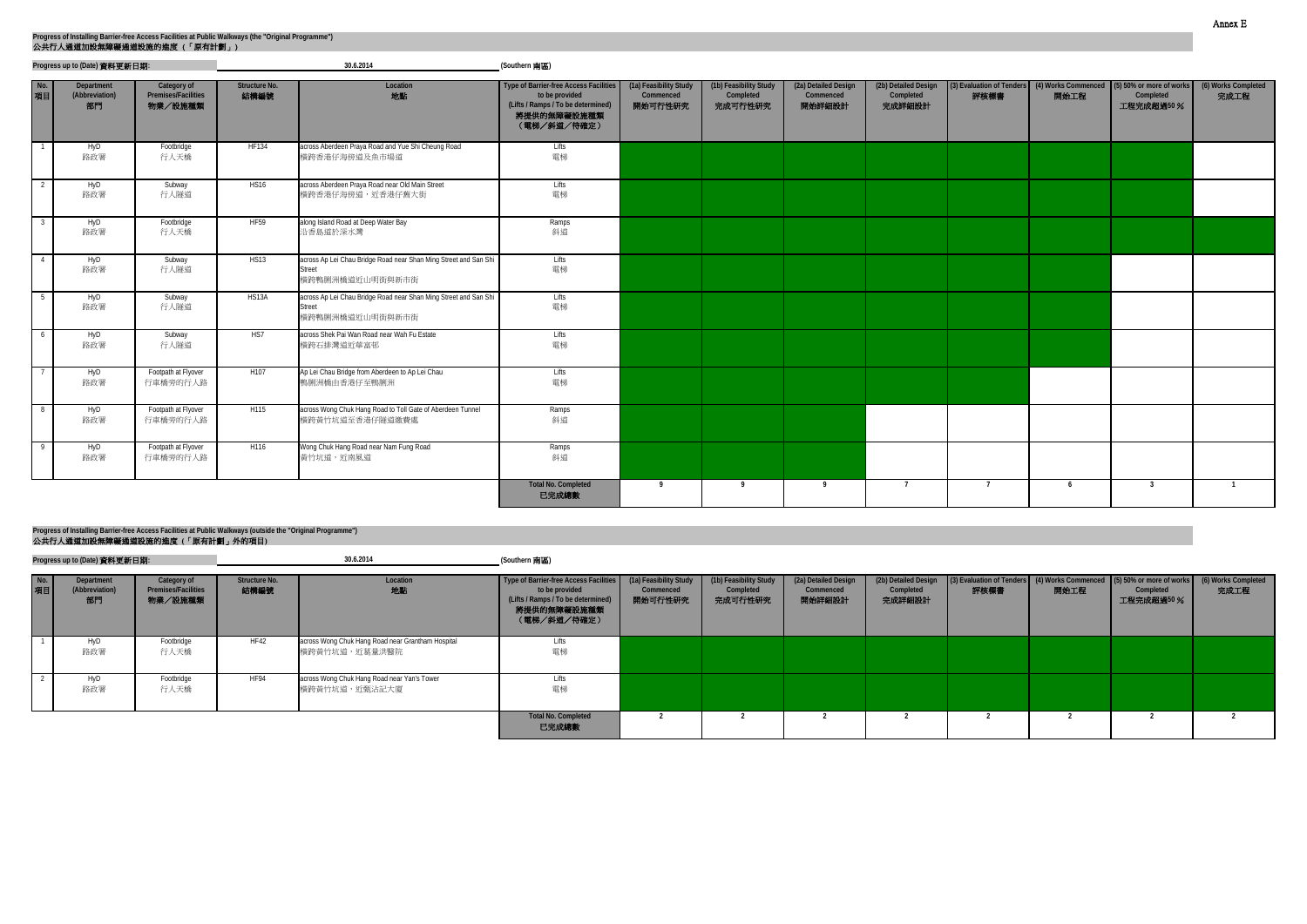|                 | Progress up to (Date) 資料更新日期:      |                                               |                       | 30.6.2014                                                                                                                  | (Wan Chai 灣仔)                                                                                                                       |                                                |                                                |                                             |                                             |                                   |      |                                                                        |                             |
|-----------------|------------------------------------|-----------------------------------------------|-----------------------|----------------------------------------------------------------------------------------------------------------------------|-------------------------------------------------------------------------------------------------------------------------------------|------------------------------------------------|------------------------------------------------|---------------------------------------------|---------------------------------------------|-----------------------------------|------|------------------------------------------------------------------------|-----------------------------|
| No.<br>項目       | Department<br>(Abbreviation)<br>部門 | Category of<br>Premises/Facilities<br>物業/設施種類 | Structure No.<br>結構編號 | Location<br>地點                                                                                                             | <b>Type of Barrier-free Access Facilities</b><br>to be provided<br>(Lifts / Ramps / To be determined)<br>將提供的無障礙設施種類<br>(電梯/斜道/待確定) | (1a) Feasibility Study<br>Commenced<br>開始可行性研究 | (1b) Feasibility Study<br>Completed<br>完成可行性研究 | (2a) Detailed Design<br>Commenced<br>開始詳細設計 | (2b) Detailed Design<br>Completed<br>完成詳細設計 | (3) Evaluation of Tenders<br>評核標書 | 開始工程 | (4) Works Commenced (5) 50% or more of works<br>Completed<br>工程完成超過50% | (6) Works Completed<br>完成工程 |
| $\overline{1}$  | HyD<br>路政署                         | Footbridge<br>行人天橋                            | HF56                  | across Tonnochy Road and Harbour Road near Sun Hung Kai Centre<br>横跨杜老誌道及港灣道近新鴻基中心                                         | Lifts<br>電梯                                                                                                                         |                                                |                                                |                                             |                                             |                                   |      |                                                                        |                             |
| $\overline{2}$  | HyD<br>路政署                         | Footbridge<br>行人天橋                            | <b>HF117</b>          | across Tonnochy Road and Harbour Road near Sun Hung Kai Centre<br>横跨杜老誌道及港灣道近新鴻基中心                                         | Lifts<br>電梯                                                                                                                         |                                                |                                                |                                             |                                             |                                   |      |                                                                        |                             |
| $\overline{3}$  | HyD<br>路政署                         | Subway<br>行人隧道                                | <b>HS10</b>           | across Wong Nai Chung Road and Queen's Road East<br>横跨黃泥涌道及皇后大道東                                                           | Lifts<br>電梯                                                                                                                         |                                                |                                                |                                             |                                             |                                   |      |                                                                        |                             |
| $\sqrt{4}$      | HyD<br>路政署                         | Footbridge<br>行人天橋                            | HF2                   | across Gloucester Road near Luk Kwok Hotel<br>横跨告士打道,近六國中心                                                                 | Lifts<br>電梯                                                                                                                         |                                                |                                                |                                             |                                             |                                   |      |                                                                        |                             |
| $5 -$           | HyD<br>路政署                         | Footbridge<br>行人天橋                            | HF <sub>2</sub> A     | across Gloucester Road near Luk Kwok Hotel<br>横跨告士打道,近六國中心                                                                 | Lifts<br>電梯                                                                                                                         |                                                |                                                |                                             |                                             |                                   |      |                                                                        |                             |
| 6               | HyD<br>路政署                         | Footbridge<br>行人天橋                            | <b>HF106</b>          | across Harbour Road and Convention Avenue near Arts Centre<br>横跨港灣道及會議道近藝術中心                                               | Lifts<br>電梯                                                                                                                         |                                                |                                                |                                             |                                             |                                   |      |                                                                        |                             |
| $7\phantom{.0}$ | HyD<br>路政署                         | Footbridge<br>行人天橋                            | HF <sub>25</sub>      | across Queen's Road East near Wan Chai Park and Wah Yan<br>College<br>横跨皇后大道東,近灣仔公園及華仁書院                                   | Lifts<br>電梯                                                                                                                         |                                                |                                                |                                             |                                             |                                   |      |                                                                        |                             |
| 8               | HyD<br>路政署                         | Footbridge<br>行人天橋                            | HF35                  | across Harbour Road near Harbour Drive, Wan Chai<br>横跨港灣道,近港灣徑                                                             | Lifts<br>電梯                                                                                                                         |                                                |                                                |                                             |                                             |                                   |      |                                                                        |                             |
| 9               | HyD<br>路政署                         | Footbridge<br>行人天橋                            | HF43                  | across Gloucester Road and Wan Shing Street beside Canal Road<br>横跨告士打道和運盛街,在堅拿道旁                                          | Lifts<br>電梯                                                                                                                         |                                                |                                                |                                             |                                             |                                   |      |                                                                        |                             |
| 10              | HyD<br>路政署                         | Footbridge<br>行人天橋                            | <b>HF57</b>           | across Fleming Road near Harbour Road<br>横跨菲林明道,近港灣道                                                                       | Lifts<br>電梯                                                                                                                         |                                                |                                                |                                             |                                             |                                   |      |                                                                        |                             |
| 11              | HyD<br>路政署                         | Footbridge<br>行人天橋                            | HF95                  | across O'Brien Road and Hennessy Road near Wan Chai MTR<br>Station<br>横跨柯布連道和軒尼詩道,近港鐵灣仔站                                   | Lifts<br>電梯                                                                                                                         |                                                |                                                |                                             |                                             |                                   |      |                                                                        |                             |
| 12              | HyD<br>路政署                         | Footbridge<br>行人天橋                            | <b>HF145</b>          | across Gloucester Road and Fenwick Street<br>横跨告士打道與分域街                                                                    | Lifts<br>電梯                                                                                                                         |                                                |                                                |                                             |                                             |                                   |      |                                                                        |                             |
| 13              | HyD<br>路政署                         | Footbridge<br>行人天橋                            | HF65                  | across Gloucester Road near Central Plaza<br>横跨告士打道,近中環廣場                                                                  | Lifts<br>電梯                                                                                                                         |                                                |                                                |                                             |                                             |                                   |      |                                                                        |                             |
| 14              | HyD<br>路政署                         | Footbridge<br>行人天橋                            | HF160                 | across Gloucester Road near Central Plaza<br>横跨告士打道,近中環廣場                                                                  | Lifts<br>電梯                                                                                                                         |                                                |                                                |                                             |                                             |                                   |      |                                                                        |                             |
| 15              | HyD<br>路政署                         | Footbridge<br>行人天橋                            | <b>HF113</b>          | across a slip road from Cross Harbour Tunnel to Gloucester Road<br>near Hung Hing Road Flyover<br>横跨由紅磡海底隧道至告士打道近鴻興道天橋的連接路 | Lifts<br>電梯                                                                                                                         |                                                |                                                |                                             |                                             |                                   |      |                                                                        |                             |
| 16              | HyD<br>路政署                         | Footbridge<br>行人天橋                            | <b>HF116</b>          | across Gloucester Road near Stewart Road<br>横跨告士打道近史釗域道                                                                    | Lifts<br>電梯                                                                                                                         |                                                |                                                |                                             |                                             |                                   |      |                                                                        |                             |
| 17              | HyD<br>路政署                         | Footbridge<br>行人天橋                            | <b>HF144</b>          | across Gloucester Road and Tonnochy Road<br>横跨告士打道與杜老誌道                                                                    | Lifts<br>電梯                                                                                                                         |                                                |                                                |                                             |                                             |                                   |      |                                                                        |                             |
|                 |                                    |                                               |                       |                                                                                                                            | <b>Total No. Completed</b><br>已完成總數                                                                                                 | 17                                             | 17                                             | 17                                          | 11                                          | 11                                | 10   | $\bf{0}$                                                               | $\mathbf{0}$                |

**Progress up to (Date)** 資料更新日期**: (Wan Chai** 灣仔**)**

| No.<br>項目 | Department<br>(Abbreviation)<br>部門 | Category of<br><b>Premises/Facilities</b><br>物業/設施種類 | Structure No.<br>結構編號 | Location<br>地點                                                                             | Type of Barrier-free Access Facilities (1a) Feasibility Study<br>to be provided<br>(Lifts / Ramps / To be determined)<br>將提供的無障礙設施種類<br>(電梯/斜道/待確定) | Commenced<br>開始可行性研究 | (1b) Feasibility Study<br>Completed<br>完成可行性研究 | (2a) Detailed Design<br>Commenced<br>開始詳細設計 | Completed<br>完成詳細設計 | (2b) Detailed Design (3) Evaluation of Tenders (4) Works Commenced (5) 50% or more of works<br>評核標書 | 開始工程 | Completed<br>工程完成超過50% | $(6)$ Works<br>完成 |
|-----------|------------------------------------|------------------------------------------------------|-----------------------|--------------------------------------------------------------------------------------------|-----------------------------------------------------------------------------------------------------------------------------------------------------|----------------------|------------------------------------------------|---------------------------------------------|---------------------|-----------------------------------------------------------------------------------------------------|------|------------------------|-------------------|
|           | HyD<br>路政署                         | Footbridge<br>行人天橋                                   | <b>HF107</b>          | across Queensway, Queen's Road East and Arsenal Street in<br>Admiralty<br>横跨金鐘道及皇后大道東近軍器廠街 | Lifts<br>電梯                                                                                                                                         |                      |                                                |                                             |                     |                                                                                                     |      |                        |                   |
|           | HyD<br>路政署                         | Footbridge<br>行人天橋                                   | <b>HF69</b>           | across Causeway Road near Shelter Street<br>横跨高士威道,近信德街                                    | Lifts<br>電梯                                                                                                                                         |                      |                                                |                                             |                     |                                                                                                     |      |                        |                   |
|           | HyD<br>路政署                         | Footbridge<br>行人天橋                                   | <b>HF27</b>           | across Leighton Road and Irving Street<br>横跨禮頓道與伊榮街路口                                      | Lifts<br>電梯                                                                                                                                         |                      |                                                |                                             |                     |                                                                                                     |      |                        |                   |
|           |                                    |                                                      |                       |                                                                                            | <b>Total No. Completed</b><br>已完成總數                                                                                                                 |                      |                                                |                                             |                     |                                                                                                     |      |                        |                   |

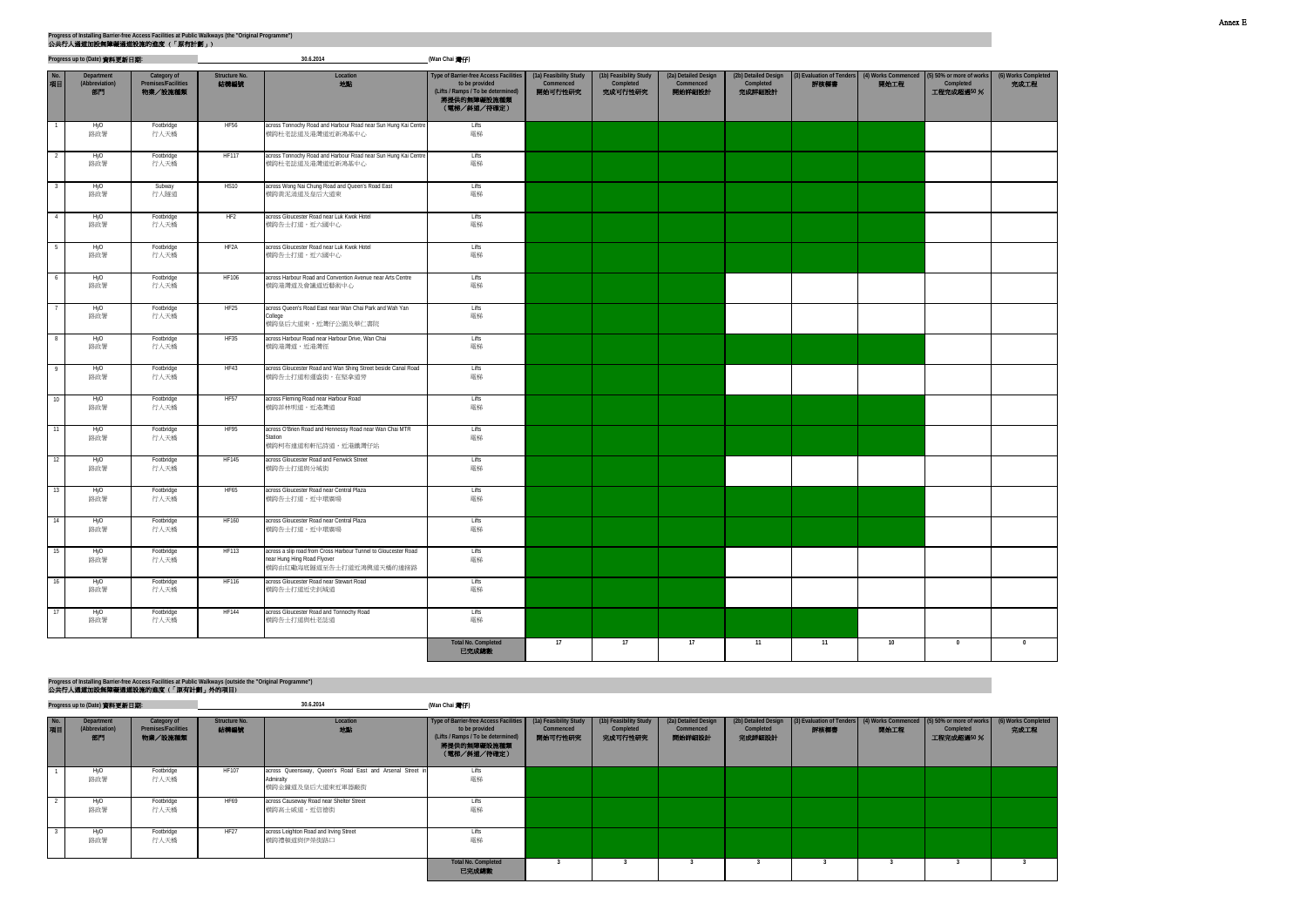|           | Progress up to (Date) 資料更新日期:      |                                               |                       | 30.6.2014                                                                                         | (Kowloon City 九龍城區)                                                                                                                 |                                                |                                                |                                             |                                             |      |      |                                                                                                  |                             |
|-----------|------------------------------------|-----------------------------------------------|-----------------------|---------------------------------------------------------------------------------------------------|-------------------------------------------------------------------------------------------------------------------------------------|------------------------------------------------|------------------------------------------------|---------------------------------------------|---------------------------------------------|------|------|--------------------------------------------------------------------------------------------------|-----------------------------|
| No.<br>項目 | Department<br>(Abbreviation)<br>部門 | Category of<br>Premises/Facilities<br>物業/設施種類 | Structure No.<br>結構編號 | Location<br>地點                                                                                    | <b>Type of Barrier-free Access Facilities</b><br>to be provided<br>(Lifts / Ramps / To be determined)<br>將提供的無障礙設施種類<br>(電梯/斜道/待確定) | (1a) Feasibility Study<br>Commenced<br>開始可行性研究 | (1b) Feasibility Study<br>Completed<br>完成可行性研究 | (2a) Detailed Design<br>Commenced<br>開始詳細設計 | (2b) Detailed Design<br>Completed<br>完成詳細設計 | 評核標書 | 開始工程 | (3) Evaluation of Tenders (4) Works Commenced (5) 50% or more of works<br>Completed<br>工程完成超過50% | (6) Works Completed<br>完成工程 |
|           | HyD<br>路政署                         | Footbridge<br>行人天橋                            | KF25                  | across Waterloo Road near Suffolk Road<br>横跨九龍塘窩打老道近沙福道                                           | Lifts<br>電梯                                                                                                                         |                                                |                                                |                                             |                                             |      |      |                                                                                                  |                             |
|           | HyD<br>路政署                         | Subway<br>行人隧道                                | KS9                   | across Prince Edward Road West at Kowloon City Interchange<br>横跨太子道西於九龍城交匯處                       | Lifts<br>電梯                                                                                                                         |                                                |                                                |                                             |                                             |      |      |                                                                                                  |                             |
|           | HyD<br>路政署                         | Footbridge<br>行人天橋                            | KF29                  | across Kowloon City Road and San Shan Road<br>横跨九龍城道與新山道                                          | Lifts<br>電梯                                                                                                                         |                                                |                                                |                                             |                                             |      |      |                                                                                                  |                             |
|           | HyD<br>路政署                         | Subway<br>行人隧道                                | KS23                  | across East Rail Line Track near Surrey Lane and Dianthus Road<br>横跨東鐵線路軌近舒梨道及石竹路                 | Lifts<br>電梯                                                                                                                         |                                                |                                                |                                             |                                             |      |      |                                                                                                  |                             |
|           | HyD<br>路政署                         | Footbridge<br>行人天橋                            | KF6                   | across Princess Margaret Road near Wylie Road and Oi Man Estate<br>横跨公主道近衞理道及愛民邨                  | Lifts<br>電梯                                                                                                                         |                                                |                                                |                                             |                                             |      |      |                                                                                                  |                             |
| 6         | HyD<br>路政署                         | Subway<br>行人隧道                                | <b>KS32</b>           | across Ma Tau Chung Road near Olympic Avenue and Kowloon City<br>Interchange<br>横跨馬頭涌道近世運道及九龍城交匯處 | Lifts<br>電梯                                                                                                                         |                                                |                                                |                                             |                                             |      |      |                                                                                                  |                             |
|           | HyD<br>路政署                         | Subway<br>行人隧道                                | KS41                  | across Chatham Road North near Winslow Street<br>横跨漆咸道北,近温思勞街                                     | Lifts<br>電梯                                                                                                                         |                                                |                                                |                                             |                                             |      |      |                                                                                                  |                             |
| - 8       | HyD<br>路政署                         | Subway<br>行人隧道                                | KS10                  | across Prince Edward Road East and Ma Tau Chung Road near Tak<br>Ku Ling Road<br>横跨太子道東及馬頭涌道近打鼓嶺道 | <b>Lifts</b><br>電梯                                                                                                                  |                                                |                                                |                                             |                                             |      |      |                                                                                                  |                             |
|           | HyD<br>路政署                         | Footpath at Flyover<br>行車橋旁的行人路               | K21                   | Cheong Wan Road between On Wan Road and Hung Hom Road<br>South<br>暢運道於安運道及紅磡南道之間                  | Lifts<br>電梯                                                                                                                         |                                                |                                                |                                             |                                             |      |      |                                                                                                  |                             |
|           |                                    |                                               |                       |                                                                                                   | <b>Total No. Completed</b><br>已完成總數                                                                                                 | $\overline{9}$                                 |                                                | $\mathbf{q}$                                | $\overline{3}$                              |      |      |                                                                                                  |                             |

|              | Progress up to (Date) 資料更新日期:      |                                                      |                              | 30.6.2014                                                                                               | (Kowloon City 九龍城區)                                                                                                          |                                                |                                                |                                             |                                             |                                                                                |      |                        |                             |
|--------------|------------------------------------|------------------------------------------------------|------------------------------|---------------------------------------------------------------------------------------------------------|------------------------------------------------------------------------------------------------------------------------------|------------------------------------------------|------------------------------------------------|---------------------------------------------|---------------------------------------------|--------------------------------------------------------------------------------|------|------------------------|-----------------------------|
| $N$ o.<br>項目 | Department<br>(Abbreviation)<br>部門 | Category of<br><b>Premises/Facilities</b><br>物業/設施種類 | <b>Structure No.</b><br>結構編號 | Location<br>地點                                                                                          | Type of Barrier-free Access Facilities<br>to be provided<br>(Lifts / Ramps / To be determined)<br>將提供的無障礙設施種類<br>(電梯/斜道/待確定) | (1a) Feasibility Study<br>Commenced<br>開始可行性研究 | (1b) Feasibility Study<br>Completed<br>完成可行性研究 | (2a) Detailed Design<br>Commenced<br>開始詳細設計 | (2b) Detailed Design<br>Completed<br>完成詳細設計 | (3) Evaluation of Tenders (4) Works Commenced (5) 50% or more of works<br>評核標書 | 開始工程 | Completed<br>工程完成超過50% | (6) Works Completed<br>完成工程 |
|              | HyD<br>路政署                         | Footbridge<br>行人天橋                                   | KF28                         | Across Chatham Road North at Wuhu Interchange near Yan Fung<br><b>Street</b><br>横跨漆咸道北及蕪湖街              | Lifts<br>電梯                                                                                                                  |                                                |                                                |                                             |                                             |                                                                                |      |                        |                             |
|              | HyD<br>路政署                         | Footbridge<br>行人天橋                                   | KF28A                        | Across Chatham Road North at Wuhu Interchange near Yan Fung<br><b>Street</b><br>横跨漆咸道北及蕪湖街              | Lifts<br>電梯                                                                                                                  |                                                |                                                |                                             |                                             |                                                                                |      |                        |                             |
|              | HyD<br>路政署                         | Subway<br>行人隧道                                       | <b>KS33</b>                  | across J/O Ma Tau Chung Road and Argyle Street at Kowloon City<br>Interchange<br>交匯處橫跨馬頭涌道/亞皆老街交界       | Lifts<br>電梯                                                                                                                  |                                                |                                                |                                             |                                             |                                                                                |      |                        |                             |
|              | HyD<br>路政署                         | Subway<br>行人隧道                                       | KS34                         | across J/O Argyle Street and Prince Edward Road West at Kowloon<br>City Interchange<br>交匯處橫跨亞皆老街/太子道西交界 | Lifts<br>電梯                                                                                                                  |                                                |                                                |                                             |                                             |                                                                                |      |                        |                             |
|              |                                    |                                                      |                              |                                                                                                         | <b>Total No. Completed</b><br>已完成總數                                                                                          |                                                |                                                |                                             |                                             |                                                                                |      |                        |                             |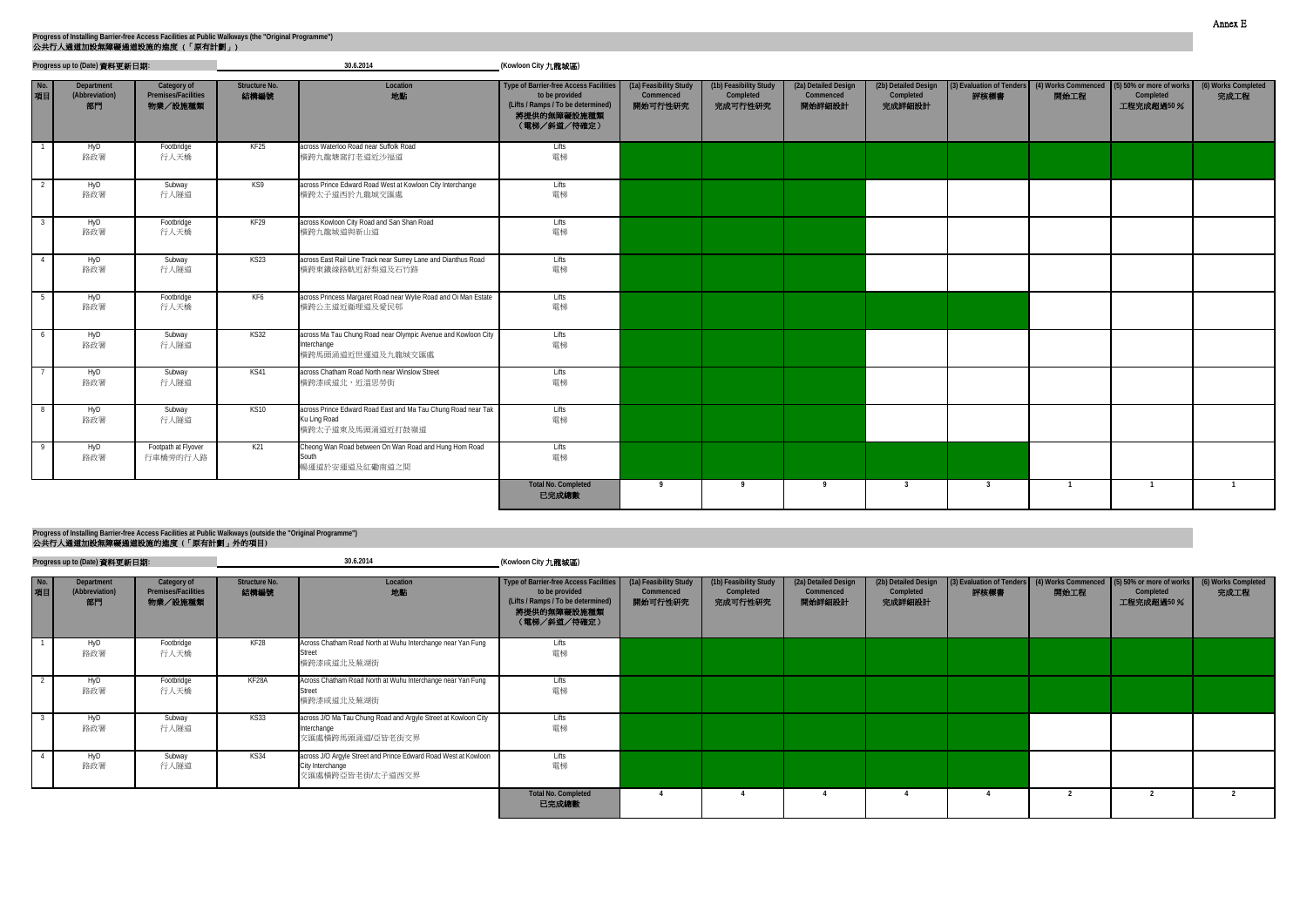|                 | Progress up to (Date) 資料更新日期:      |                                               |                              | 30.6.2014                                                                                                                                    | (Kwun Tong 觀塘區)                                                                                                                     |                                                |                                                |                                             |                                             |                         |                                                       |                                                    |                             |
|-----------------|------------------------------------|-----------------------------------------------|------------------------------|----------------------------------------------------------------------------------------------------------------------------------------------|-------------------------------------------------------------------------------------------------------------------------------------|------------------------------------------------|------------------------------------------------|---------------------------------------------|---------------------------------------------|-------------------------|-------------------------------------------------------|----------------------------------------------------|-----------------------------|
| No.<br>項目       | Department<br>(Abbreviation)<br>部門 | Category of<br>Premises/Facilities<br>物業/設施種類 | <b>Structure No.</b><br>結構編號 | Location<br>地點                                                                                                                               | <b>Type of Barrier-free Access Facilities</b><br>to be provided<br>(Lifts / Ramps / To be determined)<br>將提供的無障礙設施種類<br>(電梯/斜道/待確定) | (1a) Feasibility Study<br>Commenced<br>開始可行性研究 | (1b) Feasibility Study<br>Completed<br>完成可行性研究 | (2a) Detailed Design<br>Commenced<br>開始詳細設計 | (2b) Detailed Design<br>Completed<br>完成詳細設計 | 評核標書                    | (3) Evaluation of Tenders (4) Works Commenced<br>開始工程 | (5) 50% or more of works<br>Completed<br>工程完成超過50% | (6) Works Completed<br>完成工程 |
| $\overline{1}$  | HyD<br>路政署                         | Footbridge<br>行人天橋                            | KF48                         | across Ngau Tau Kok Road and Chun Wah Road near Chun Wah<br>Court, Ngau Tau Kok<br>牛頭角,橫跨牛頭角道及振華道近振華苑                                        | Lifts<br>電梯                                                                                                                         |                                                |                                                |                                             |                                             |                         |                                                       |                                                    |                             |
| $\overline{2}$  | HyD<br>路政署                         | Subway<br>行人隧道                                | KF71                         | at Lam Tin Bus Terminus near Sceneway Garden, Lam Tin<br>藍田,於藍田巴士總站近匯景花園                                                                     | Lifts<br>電梯                                                                                                                         |                                                |                                                |                                             |                                             |                         |                                                       |                                                    |                             |
|                 | HyD<br>路政署                         | Footbridge<br>行人天橋                            | KF(WYS)                      | across Wai Yip Street near Lam Hing Street and HKU School of<br>Professional and Continuing Education, Kowloon Bay<br>九龍灣,橫跨偉業街近臨興街及香港大學附屬學院 | Lifts<br>電梯                                                                                                                         |                                                |                                                |                                             |                                             |                         |                                                       |                                                    |                             |
| $\overline{4}$  | HyD<br>路政署                         | Footbridge<br>行人天橋                            | KF39                         | across Wai Yip Street near Sheung Yee Road, Kowloon Bay<br>九龍灣,橫跨偉業街,近常怡道                                                                    | Lifts<br>電梯                                                                                                                         |                                                |                                                |                                             |                                             |                         |                                                       |                                                    |                             |
| $5\phantom{.0}$ | HyD<br>路政署                         | Footbridge<br>行人天橋                            | KF44                         | across Hip Wo Street near Cheung Wo Court, Kwun Tong<br>觀塘,橫跨協和街,近祥和苑                                                                        | Lifts<br>電梯                                                                                                                         |                                                |                                                |                                             |                                             |                         |                                                       |                                                    |                             |
| 6               | HyD<br>路政署                         | Subway<br>行人隧道                                | KS27                         | across Shun Ching Street near San Lee Street and Shun Lee Estate,<br>Kwun Tong<br>觀塘,橫跨順清街近新利街及順利邨                                           | Lifts<br>電梯                                                                                                                         |                                                |                                                |                                             |                                             |                         |                                                       |                                                    |                             |
|                 | HyD<br>路政署                         | Footbridge<br>行人天橋                            | KF128                        | across Kwun Tong Road from Kowloon Bay MTR Station to Choi Wan<br>Road, Kowloon Bay<br>九龍灣,橫跨觀塘道由九龍灣港鐵站至彩雲道                                  | Lifts<br>電梯                                                                                                                         |                                                |                                                |                                             |                                             |                         |                                                       |                                                    |                             |
|                 | HyD<br>路政署                         | Footpath at Flyover<br>行車橋旁的行人路               | K50                          | across New Clear Water Bay Road at Shun Lee Tsuen Road, Choi<br>Hung<br>彩虹,横跨新清水灣道於順利邨道                                                      | Lifts<br>電梯                                                                                                                         |                                                |                                                |                                             |                                             |                         |                                                       |                                                    |                             |
|                 | HyD<br>路政署                         | Footbridge<br>行人天橋                            | KF(LNTKE)                    | across Kwun Tong Road between MTRCL Footbridge and LCSD's<br>proposed CDCCC Building, Kowloon Bay<br>九龍灣,橫跨觀塘道連接港鐵站的行人天橋 及擬建的觀塘<br>跨區社區文化中心  | Lifts<br>電梯                                                                                                                         |                                                |                                                |                                             |                                             |                         |                                                       |                                                    |                             |
| $\overline{10}$ | HyD<br>路政署                         | Footbridge<br>行人天橋                            | KF83                         | across Lin Tak Road near Hin Tin Street, Lam Tin<br>藍田,橫跨連德道近慶田街的行人天橋                                                                        | Lifts<br>電梯                                                                                                                         |                                                |                                                |                                             |                                             |                         |                                                       |                                                    |                             |
|                 |                                    |                                               |                              |                                                                                                                                              | <b>Total No. Completed</b><br>已完成總數                                                                                                 | 10                                             | 10                                             | 10                                          | $\overline{\mathbf{3}}$                     | $\overline{\mathbf{3}}$ | $\overline{2}$                                        | $\mathbf{0}$                                       | $\bf{0}$                    |

**Progress up to (Date)** 資料更新日期**: (Kwun Tong** 觀塘區**)**

## 公共行人通道加設無障礙通道設施的進度 **(**「原有計劃」外的項目**) Progress of Installing Barrier-free Access Facilities at Public Walkways (outside the "Original Programme")**

| No.<br>項目 | Department<br>(Abbreviation)<br>部門 | Category of<br><b>Premises/Facilities</b><br>物業/設施種類 | Structure No.<br>結構編號 | Location<br>地點                                                                        | Type of Barrier-free Access Facilities   (1a) Feasibility Study<br>to be provided<br>(Lifts / Ramps / To be determined)<br>將提供的無障礙設施種類<br>(電梯/斜道/待確定) | Commenced<br>開始可行性研究 | (1b) Feasibility Study<br>Completed<br>完成可行性研究 | (2a) Detailed Design<br>Commenced<br>開始詳細設計 | (2b) Detailed Design<br>Completed<br>完成詳細設計 | 評核標書 | 開始工程 | (3) Evaluation of Tenders (4) Works Commenced (5) 50% or more of works<br>Completed<br>工程完成超過50% | (6) Works Completed<br>完成工程 |
|-----------|------------------------------------|------------------------------------------------------|-----------------------|---------------------------------------------------------------------------------------|-------------------------------------------------------------------------------------------------------------------------------------------------------|----------------------|------------------------------------------------|---------------------------------------------|---------------------------------------------|------|------|--------------------------------------------------------------------------------------------------|-----------------------------|
|           | HyD<br>路政署                         | Footbridge<br>行人天橋                                   | KF117A                | across Kwun Tong Road near Block 8 of Lower Ngau Tau Kok Estate<br>九龍灣,橫跨觀塘道近牛頭角下邨第八座 | Lifts<br>電梯                                                                                                                                           |                      |                                                |                                             |                                             |      |      |                                                                                                  |                             |
|           | HyD<br>路政署                         | Footbridge<br>行人天橋                                   | KF117B                | across Kwun Tong Road near Block 8 of Lower Ngau Tau Kok Estate<br>九龍灣,橫跨觀塘道近牛頭角下邨第八座 | Lifts<br>電梯                                                                                                                                           |                      |                                                |                                             |                                             |      |      |                                                                                                  |                             |
|           | HyD<br>路政署                         | Footbridge<br>行人天橋                                   | KF20                  | Across Kwun Tong Road near Choi Shek Lane<br>九龍灣,橫跨觀塘道近彩石里                            | Lifts<br>電梯                                                                                                                                           |                      |                                                |                                             |                                             |      |      |                                                                                                  |                             |
|           |                                    |                                                      |                       |                                                                                       | <b>Total No. Completed</b><br>已完成總數                                                                                                                   |                      |                                                |                                             |                                             |      |      |                                                                                                  |                             |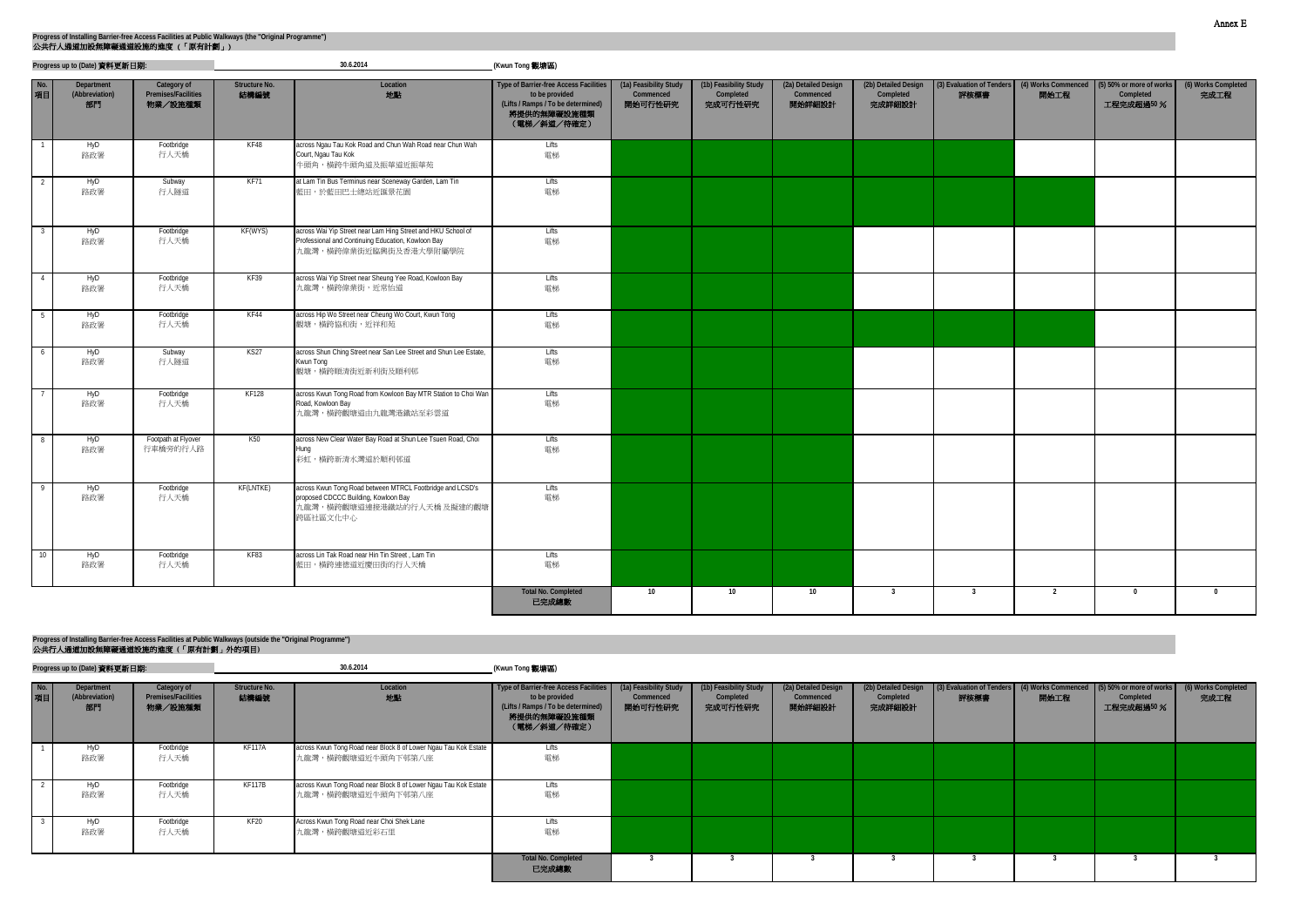|           | Progress up to (Date) 資料更新日期:      |                                                      |                       | 30.6.2014                                                                              | (Sham Shui Po 深水埗)                                                                                                           |                                                |                                                |                                             |                                             |                |      |                                                                                                  |                             |
|-----------|------------------------------------|------------------------------------------------------|-----------------------|----------------------------------------------------------------------------------------|------------------------------------------------------------------------------------------------------------------------------|------------------------------------------------|------------------------------------------------|---------------------------------------------|---------------------------------------------|----------------|------|--------------------------------------------------------------------------------------------------|-----------------------------|
| No.<br>項目 | Department<br>(Abbreviation)<br>部門 | Category of<br><b>Premises/Facilities</b><br>物業/設施種類 | Structure No.<br>結構編號 | Location<br>地點                                                                         | Type of Barrier-free Access Facilities<br>to be provided<br>(Lifts / Ramps / To be determined)<br>將提供的無障礙設施種類<br>(電梯/斜道/待確定) | (1a) Feasibility Study<br>Commenced<br>開始可行性研究 | (1b) Feasibility Study<br>Completed<br>完成可行性研究 | (2a) Detailed Design<br>Commenced<br>開始詳細設計 | (2b) Detailed Design<br>Completed<br>完成詳細設計 | 評核標書           | 開始工程 | (3) Evaluation of Tenders (4) Works Commenced (5) 50% or more of works<br>Completed<br>工程完成超過50% | (6) Works Completed<br>完成工程 |
|           | HyD<br>路政署                         | Subway<br>行人隧道                                       | KS47                  | across Tai Po Road near Pei Ho Street, Shek Kip Mei<br>石硤尾,横跨大埔道,近北河街                  | Lifts<br>電梯                                                                                                                  |                                                |                                                |                                             |                                             |                |      |                                                                                                  |                             |
|           | HyD<br>路政署                         | Footbridge<br>行人天橋                                   | KF10                  | across Lai Chi Kok Road near Cheung Shun Street, Lai Chi Kok<br>荔枝角,横跨荔枝角道,近長順街        | Lifts<br>電梯                                                                                                                  |                                                |                                                |                                             |                                             |                |      |                                                                                                  |                             |
|           | HyD<br>路政署                         | Footbridge<br>行人天橋                                   | KF43                  | across Nam Cheong Street near Chak On Estate, Shek Kip Mei<br>石硤尾,横跨南昌街,近澤安邨           | Lifts<br>電梯                                                                                                                  |                                                |                                                |                                             |                                             |                |      |                                                                                                  |                             |
|           | HyD<br>路政署                         | Subway<br>行人隧道                                       | KS25                  | across Cheung Sha Wan Road at Kweilin Street, Sham Shui Po<br>深水埗,横跨長沙灣道並位於桂林街         | Lifts<br>電梯                                                                                                                  |                                                |                                                |                                             |                                             |                |      |                                                                                                  |                             |
|           | HyD<br>路政署                         | Footbridge<br>行人天橋                                   | KF13                  | across Lung Cheung Road near Beacon Heights, Tai Wo Ping<br>大窩坪,橫跨龍翔道,近畢架山花園           | Lifts<br>電梯                                                                                                                  |                                                |                                                |                                             |                                             |                |      |                                                                                                  |                             |
|           | HyD<br>路政署                         | Footbridge<br>行人天橋                                   | KF32                  | across Cheung Sha Wan Road near Fat Tseung Street, Cheung Sha<br>Wan<br>長沙灣,横跨長沙灣道近發祥街 | Lifts<br>電梯                                                                                                                  |                                                |                                                |                                             |                                             |                |      |                                                                                                  |                             |
|           |                                    |                                                      |                       |                                                                                        | <b>Total No. Completed</b><br>已完成總數                                                                                          |                                                |                                                | - 6                                         | $\overline{4}$                              | $\overline{4}$ |      |                                                                                                  |                             |

|              | Progress up to (Date) 資料更新日期:      |                                                      |                       | 30.6.2014                                                                            | (Sham Shui Po 深水埗)                                                                                                                                      |                      |                                                |                                             |                                             |      |      |                                                                                                            |    |
|--------------|------------------------------------|------------------------------------------------------|-----------------------|--------------------------------------------------------------------------------------|---------------------------------------------------------------------------------------------------------------------------------------------------------|----------------------|------------------------------------------------|---------------------------------------------|---------------------------------------------|------|------|------------------------------------------------------------------------------------------------------------|----|
| $N$ o.<br>項目 | Department<br>(Abbreviation)<br>部門 | Category of<br><b>Premises/Facilities</b><br>物業/設施種類 | Structure No.<br>結構編號 | Location<br>地點                                                                       | Type of Barrier-free Access Facilities   (1a) Feasibility Study  <br>to be provided<br>(Lifts / Ramps / To be determined)<br>將提供的無障礙設施種類<br>(電梯/斜道/待確定) | Commenced<br>開始可行性研究 | (1b) Feasibility Study<br>Completed<br>完成可行性研究 | (2a) Detailed Design<br>Commenced<br>開始詳細設計 | (2b) Detailed Design<br>Completed<br>完成詳細設計 | 評核標書 | 開始工程 | 3) Evaluation of Tenders (4) Works Commenced (5) 50% or more of works (6) Works<br>Completed<br>工程完成超過50 % | 完成 |
|              | HyD<br>路政署                         | Footbridge<br>行人天橋                                   | KF22                  | across Lung Chung Road and Nam Cheong Street, Tai Wo Ping<br>大窩坪,橫跨龍翔道與南昌街,近畢架山花園第二期 | Litts<br>電梯                                                                                                                                             |                      |                                                |                                             |                                             |      |      |                                                                                                            |    |
|              |                                    |                                                      |                       |                                                                                      | <b>Total No. Completed</b><br>已完成總數                                                                                                                     |                      |                                                |                                             |                                             |      |      |                                                                                                            |    |

**(6) Works Completed** 完成工程 **(3) of Tenders (4) Works Commenced** 開始工程 **(5) 50% or more of works Completed** 工程完成超過**50** %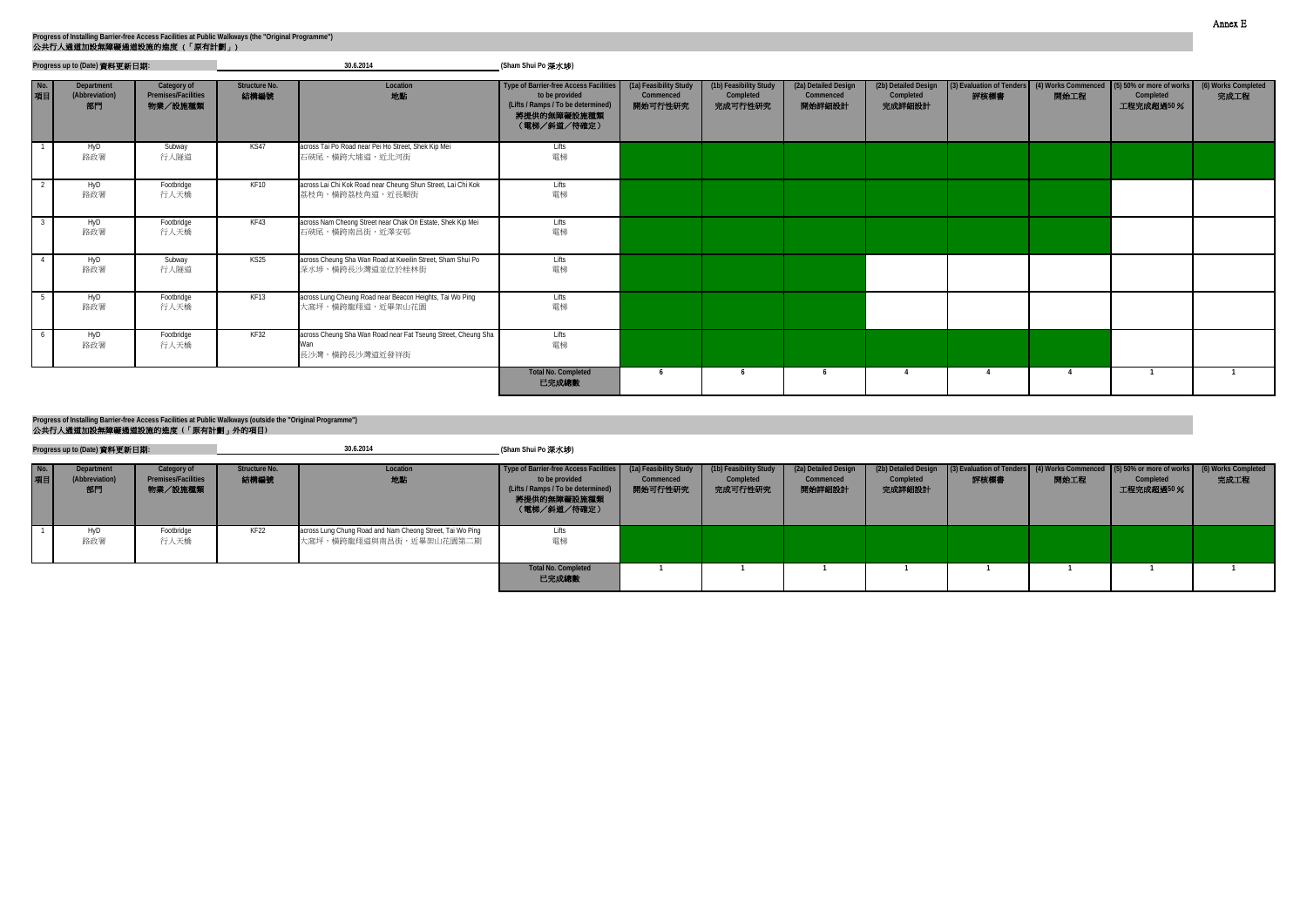|           | Progress up to (Date) 資料更新日期:      |                                               |                              | 30.6.2014                                                                                        | (Wong Tai Sin 黃大仙區)                                                                                                                 |                                                |                                                |                                             |                                             |      |          |                                                                                                 |                             |
|-----------|------------------------------------|-----------------------------------------------|------------------------------|--------------------------------------------------------------------------------------------------|-------------------------------------------------------------------------------------------------------------------------------------|------------------------------------------------|------------------------------------------------|---------------------------------------------|---------------------------------------------|------|----------|-------------------------------------------------------------------------------------------------|-----------------------------|
| No.<br>項目 | Department<br>(Abbreviation)<br>部門 | Category of<br>Premises/Facilities<br>物業/設施種類 | <b>Structure No.</b><br>結構編號 | Location<br>地點                                                                                   | <b>Type of Barrier-free Access Facilities</b><br>to be provided<br>(Lifts / Ramps / To be determined)<br>將提供的無障礙設施種類<br>(電梯/斜道/待確定) | (1a) Feasibility Study<br>Commenced<br>開始可行性研究 | (1b) Feasibility Study<br>Completed<br>完成可行性研究 | (2a) Detailed Design<br>Commenced<br>開始詳細設計 | (2b) Detailed Design<br>Completed<br>完成詳細設計 | 評核標書 | 開始工程     | 3) Evaluation of Tenders (4) Works Commenced (5) 50% or more of works<br>Completed<br>工程完成超過50% | (6) Works Completed<br>完成工程 |
|           | HyD<br>路政署                         | Footbridge<br>行人天橋                            | KF57                         | across Lung Cheung Road near Tin Ma Court<br>横跨龍翔道近天馬苑                                           | Lifts<br>電梯                                                                                                                         |                                                |                                                |                                             |                                             |      |          |                                                                                                 |                             |
|           | HyD<br>路政署                         | Footbridge<br>行人天橋                            | <b>KF60</b>                  | across Ma Chai Hang Road near Lung Cheung Government<br>Secondary School<br>横跨馬仔坑道近龍翔官立中學        | Lifts<br>電梯                                                                                                                         |                                                |                                                |                                             |                                             |      |          |                                                                                                 |                             |
|           | HyD<br>路政署                         | Subway<br>行人隧道                                | KS7                          | across Lung Cheung Road near Choi Hung MTR Station<br>横跨龍翔道,近港鐵彩虹站                               | Lifts<br>電梯                                                                                                                         |                                                |                                                |                                             |                                             |      |          |                                                                                                 |                             |
|           | HyD<br>路政署                         | Subway<br>行人隧道                                | <b>KS11</b>                  | across Prince Edward Road East near San Po Kong Interchange<br>横跨太子道東近新蒲崗交匯處                     | Ramps<br>斜道                                                                                                                         |                                                |                                                |                                             |                                             |      |          |                                                                                                 |                             |
|           | HyD<br>路政署                         | Subway<br>行人隧道                                | KS35                         | across Prince Edward Road East near San Po Kong Interchange<br>横跨太子道東近新蒲崗交匯處                     | Ramps<br>斜道                                                                                                                         |                                                |                                                |                                             |                                             |      |          |                                                                                                 |                             |
|           | HyD<br>路政署                         | Subway<br>行人隧道                                | KS17                         | across a slip road from Po Kong Village Road Southbound to Tai Hom<br>Road<br>横跨由蒲崗村道南行線至大磡道的連接路 | Lifts<br>電梯                                                                                                                         |                                                |                                                |                                             |                                             |      |          |                                                                                                 |                             |
|           | HyD<br>路政署                         | Footpath at Flyover<br>行車橋旁的行人路               | K36                          | at Po Kong Village Road over Lung Cheung Road<br>於蒲崗村道橫跨龍翔道                                      | Lifts<br>電梯                                                                                                                         |                                                |                                                |                                             |                                             |      |          |                                                                                                 |                             |
|           |                                    |                                               |                              |                                                                                                  | <b>Total No. Completed</b><br>已完成總數                                                                                                 |                                                |                                                | $\overline{7}$                              | $\overline{2}$                              | 2    | $\bf{0}$ | $\Omega$                                                                                        | $\mathsf{n}$                |

**Total No. Completed** 已完成總數

## 公共行人通道加設無障礙通道設施的進度 **(**「原有計劃」外的項目**) Progress of Installing Barrier-free Access Facilities at Public Walkways (outside the "Original Programme")**

|           | Progress up to (Date) 資料更新日期:      |                                                      |                       | 30.6.2014                                                    | (Wong Tai Sin 黃大仙區)                                                                                                          |                                                |                                                |                                             |
|-----------|------------------------------------|------------------------------------------------------|-----------------------|--------------------------------------------------------------|------------------------------------------------------------------------------------------------------------------------------|------------------------------------------------|------------------------------------------------|---------------------------------------------|
| No.<br>項目 | Department<br>(Abbreviation)<br>部門 | Category of<br><b>Premises/Facilities</b><br>物業/設施種類 | Structure No.<br>結構編號 | Location<br>地點                                               | Type of Barrier-free Access Facilities<br>to be provided<br>(Lifts / Ramps / To be determined)<br>將提供的無障礙設施種類<br>(電梯/斜道/待確定) | (1a) Feasibility Study<br>Commenced<br>開始可行性研究 | (1b) Feasibility Study<br>Completed<br>完成可行性研究 | (2a) Detailed Design<br>Commenced<br>開始詳細設計 |
|           | HyD<br>路政署                         | Footbridge<br>行人天橋                                   | KF78                  | across Po Kong Village Road near Fung Tak Road<br>橫跨蒲崗村道近鳳德道 | Lifts<br>電梯                                                                                                                  |                                                |                                                |                                             |

| bility Study<br>nenced<br>行性研究 | (1b) Feasibility Study<br>Completed<br>完成可行性研究 | (2a) Detailed Design<br>Commenced<br>開始詳細設計 | (2b) Detailed Design<br>Completed<br>完成詳細設計 | (3) Evaluation of Tenders<br>評核標書 | (4) Works Commenced<br>開始工程 | $(5)$ 50% or more of works<br>Completed<br>工程完成超過50% | (6) Works Completed<br>完成工程 |
|--------------------------------|------------------------------------------------|---------------------------------------------|---------------------------------------------|-----------------------------------|-----------------------------|------------------------------------------------------|-----------------------------|
|                                |                                                |                                             |                                             |                                   |                             |                                                      |                             |
|                                |                                                |                                             |                                             |                                   |                             |                                                      | $\mathbf{0}$                |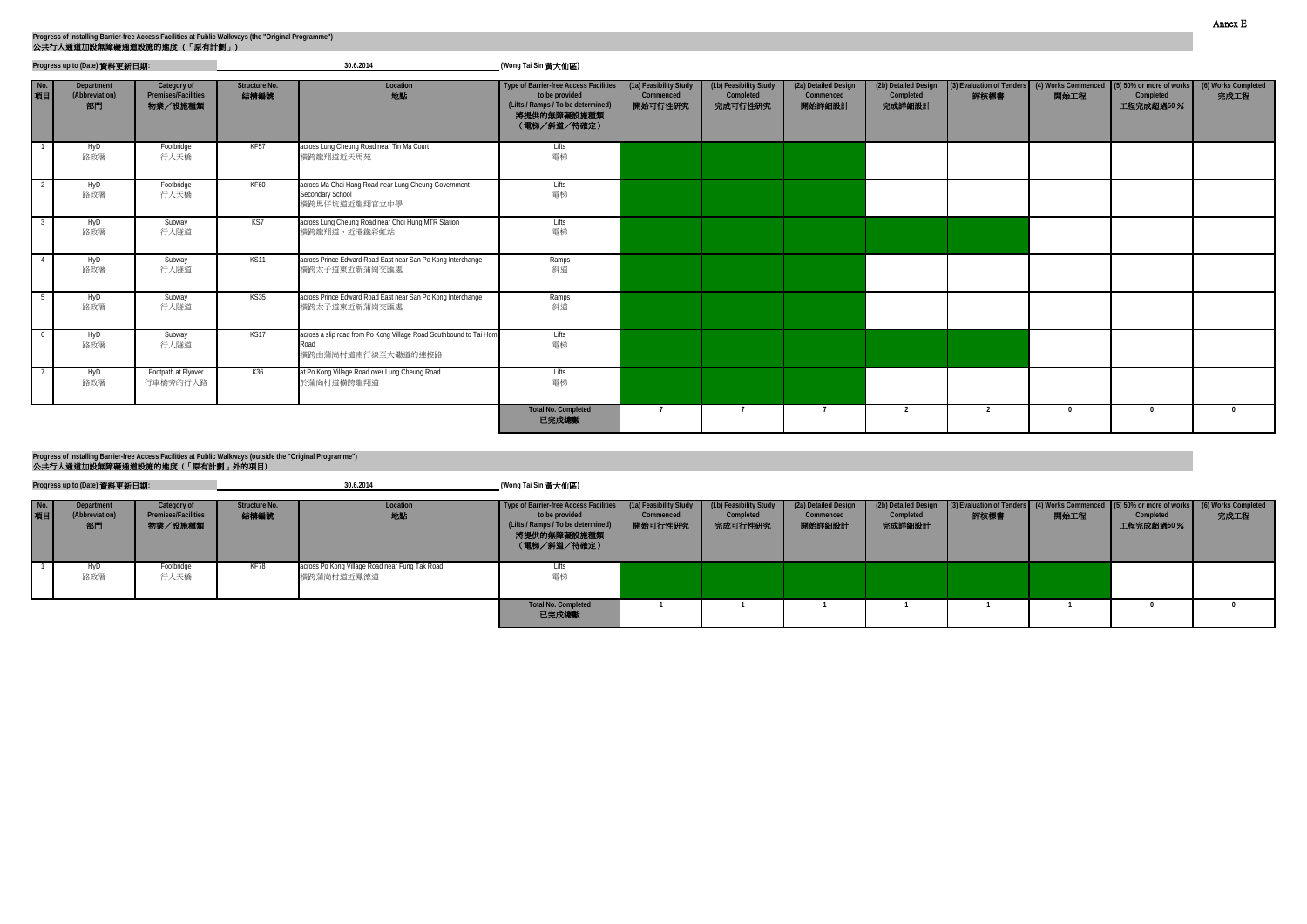|                         | Progress up to (Date) 資料更新日期:      |                                               |                       | 30.6.2014                                                                                                                                     | (Yau Tsim Mong 油尖旺區)                                                                                                         |                                                |                                                |                                             |                                             |                                   |                             |                                                     |                             |
|-------------------------|------------------------------------|-----------------------------------------------|-----------------------|-----------------------------------------------------------------------------------------------------------------------------------------------|------------------------------------------------------------------------------------------------------------------------------|------------------------------------------------|------------------------------------------------|---------------------------------------------|---------------------------------------------|-----------------------------------|-----------------------------|-----------------------------------------------------|-----------------------------|
| No.<br>項目               | Department<br>(Abbreviation)<br>部門 | Category of<br>Premises/Facilities<br>物業/設施種類 | Structure No.<br>結構編號 | Location<br>地點                                                                                                                                | Type of Barrier-free Access Facilities<br>to be provided<br>(Lifts / Ramps / To be determined)<br>將提供的無障礙設施種類<br>(電梯/斜道/待確定) | (1a) Feasibility Study<br>Commenced<br>開始可行性研究 | (1b) Feasibility Study<br>Completed<br>完成可行性研究 | (2a) Detailed Design<br>Commenced<br>開始詳細設計 | (2b) Detailed Design<br>Completed<br>完成詳細設計 | (3) Evaluation of Tenders<br>評核標書 | (4) Works Commenced<br>開始工程 | (5) 50% or more of works<br>Completed<br>工程完成超過50 % | (6) Works Completed<br>完成工程 |
| $\overline{1}$          | HyD<br>路政署                         | Subway<br>行人隧道                                | <b>KS40</b>           | across Nathan Road near Bute Street, Mongkok<br>旺角,横跨彌敦道近弼街                                                                                   | Lifts<br>電梯                                                                                                                  |                                                |                                                |                                             |                                             |                                   |                             |                                                     |                             |
| 2                       | HyD<br>路政署                         | Footbridge<br>行人天橋                            | KF3                   | across Hong Chong Road and Salisbury Road near Hung Hom Cross<br>Harbour Tunnel, Hung Hom<br>紅磡,橫跨康莊道及梳士巴利道近紅磡海底隧道                            | Lifts<br>電梯                                                                                                                  |                                                |                                                |                                             |                                             |                                   |                             |                                                     |                             |
| $\overline{\mathbf{3}}$ | HyD<br>路政署                         | Footbridge<br>行人天橋                            | KF <sub>27</sub>      | across Argyle Street near Yim Po Fong Street and Luen Wan Street,<br>Mong Kok<br>旺角,横跨亞皆老街近染布房街及聯運街                                           | Lifts<br>電梯                                                                                                                  |                                                |                                                |                                             |                                             |                                   |                             |                                                     |                             |
| $\overline{4}$          | HyD<br>路政署                         | Footbridge<br>行人天橋                            | KF82                  | across Chatham Road South and Granville Road near Hong Kong<br>Science Museum, Tsim Sha Tsui East<br>尖沙咀東部,橫跨漆咸道南及加連威老道近香港科學館                 | Lifts<br>電梯                                                                                                                  |                                                |                                                |                                             |                                             |                                   |                             |                                                     |                             |
| 5                       | HyD<br>路政署                         | Subway<br>行人隧道                                | KS <sub>2</sub>       | across Chatham Road South near Gun Club Hill Barracks, Hung Hom<br>紅磡,橫跨漆咸道南近槍會山軍營                                                            | Lifts<br>電梯                                                                                                                  |                                                |                                                |                                             |                                             |                                   |                             |                                                     |                             |
| 6                       | HyD<br>路政署                         | Subway<br>行人隧道                                | <b>KS29</b>           | across a slip road of Chatham Road South near Gascoigne Road and<br>Hong Kong Girl Guides Headquarters, Hung Hom<br>紅磡,橫跨漆咸道南近加士居道及香港女童軍總會的連接 | Lift and Ramps<br>電梯及斜道                                                                                                      |                                                |                                                |                                             |                                             |                                   |                             |                                                     |                             |
| $\overline{7}$          | HyD<br>路政署                         | Subway<br>行人隧道                                | <b>KS30</b>           | across Hong Cheong Road near Chatham Road Interchange, Hung<br>Hom<br>紅磡,橫跨康莊道近漆咸道交匯處                                                         | Lift and Ramps<br>電梯及斜道                                                                                                      |                                                |                                                |                                             |                                             |                                   |                             |                                                     |                             |
| 8                       | HyD<br>路政署                         | Subway<br>行人隧道                                | <b>KS31</b>           | across Chatham Road South near Polytechnic University at Chatham<br>Road Interchange, Hung Hom<br>紅磡,康莊道與漆咸道南之間,近香港理工大學                       | Lifts<br>電梯                                                                                                                  |                                                |                                                |                                             |                                             |                                   |                             |                                                     |                             |
| $\overline{9}$          | HyD<br>路政署                         | Footbridge<br>行人天橋                            | KF <sub>54</sub>      | across Luen Wan Street near Waterworks Depot<br>旺角,横跨聯運街近水務署工場                                                                                | Lifts<br>電梯                                                                                                                  |                                                |                                                |                                             |                                             |                                   |                             |                                                     |                             |
| 10                      | HyD<br>路政署                         | Footbridge<br>行人天橋                            | KF84                  | along Science Museum Road and Hong Tat Path along Science<br>Museum Path, Tsim Sha Tsui East<br>尖沙咀東部,橫跨科學館道及康達徑沿科學館徑                         | Lifts<br>電梯                                                                                                                  |                                                |                                                |                                             |                                             |                                   |                             |                                                     |                             |
| 11                      | HyD<br>路政署                         | Subway<br>行人隧道                                | <b>KS49</b>           | across Jordan Road near Canton Road and Ferry Street, Yau Ma Tei<br>油麻地,横跨佐敦道,近廣東道與渡船街                                                        | Lifts<br>電梯                                                                                                                  |                                                |                                                |                                             |                                             |                                   |                             |                                                     |                             |
| 12                      | HyD<br>路政署                         | Footbridge<br>行人天橋                            | KF <sub>2</sub>       | Across Toll Plaza of Cross Harbour Tunnel near Hong Wing Path,<br>Hung Hom [Note 1]<br>紅磡,橫跨海底隧道收費廣場近康榮徑 [註1]                                 | Lifts<br>電梯                                                                                                                  |                                                |                                                |                                             |                                             |                                   |                             |                                                     |                             |
|                         |                                    |                                               |                       |                                                                                                                                               | <b>Total No. Completed</b><br>已完成總數                                                                                          | 12                                             | 12                                             | 12                                          | 8                                           | - 8                               | $\overline{4}$              | $\mathbf{0}$                                        | $\Omega$                    |

**Progress up to (Date)** 資料更新日期**: (Yau Tsim Mong** 油尖旺區**)**



| No.<br>項目 | Department<br>(Abbreviation)<br>部門 | Category of<br><b>Premises/Facilities</b><br>物業/設施種類 | Structure No.<br>結構編號 | Location<br>地點                                                                                                         | Type of Barrier-free Access Facilities<br>to be provided<br>(Lifts / Ramps / To be determined)<br>將提供的無障礙設施種類<br>(電梯/斜道/待確定) | (1a) Feasibility Study<br>Commenced<br>開始可行性研究 | (1b) Feasibility Study<br>Completed<br>完成可行性研究 | (2a) Detailed Design<br>Commenced<br>開始詳細設計 | (2b) Detailed Design<br>Completed<br>完成詳細設計 | (3) Evaluation of Tenders (4) Works Commenced (5) 50% or more of works<br>評核標書 | 開始工程 | Completed<br>工程完成超過50% | (6) Works<br>完成 |
|-----------|------------------------------------|------------------------------------------------------|-----------------------|------------------------------------------------------------------------------------------------------------------------|------------------------------------------------------------------------------------------------------------------------------|------------------------------------------------|------------------------------------------------|---------------------------------------------|---------------------------------------------|--------------------------------------------------------------------------------|------|------------------------|-----------------|
|           | HyD<br>路政署                         | Footbridge<br>行人天橋                                   | KF2                   | across Toll Plaza of Cross Harbour Tunnel [Note 2]<br>紅磡,海底隧道口收費亭之上 [註2]                                               | Lifts<br>電梯                                                                                                                  |                                                |                                                |                                             |                                             |                                                                                |      |                        |                 |
|           | HyD<br>路政署                         | Footbridge<br>行人天橋                                   | KF88                  | Across Ferry Street and Waterloo Road under West Kowloon<br>Highway<br>大角咀,渡船街及窩打老道交界處                                 | Lifts<br>電梯                                                                                                                  |                                                |                                                |                                             |                                             |                                                                                |      |                        |                 |
|           | HyD<br>路政署                         | Footbridge<br>行人天橋                                   | KF36                  | across Salisbury Road and Mody near Empire Centre<br>尖沙咀東部,橫跨麽地道和梳士巴利道,近帝國中心                                           | Lifts<br>電梯                                                                                                                  |                                                |                                                |                                             |                                             |                                                                                |      |                        |                 |
|           | HyD<br>路政署                         | Footbridge<br>行人天橋                                   | KF35                  | across Salisbury Road and Mody near Shangri-La Hotel and Tsim<br>Sha Tsui East Ferry Pier<br>尖沙咀東部,橫跨麼地道和梳士巴利道,近香格利拉酒店 | Lifts<br>電梯                                                                                                                  |                                                |                                                |                                             |                                             |                                                                                |      |                        |                 |
|           | HyD<br>路政署                         | Subway<br>行人隧道                                       | KS3                   | across Chatham Road South at Chatham Road Interchange, Hung<br>Hom<br>江磡,横跨漆咸道南近漆咸道交匯處                                 | Ramps<br>斜道                                                                                                                  |                                                |                                                |                                             |                                             |                                                                                |      |                        |                 |
|           |                                    |                                                      |                       |                                                                                                                        | <b>Total No. Completed</b><br>已完成總數                                                                                          |                                                |                                                |                                             |                                             |                                                                                |      |                        |                 |

Note 1 : Retrofitting of a lift near Hong Wing Path is being planned in addition to the two lifts previously completed (refers to Note 2 below).

註 1: 除了兩座已完成的升降機【請參閱註 2】,另外一座近康榮徑的升降機正在規劃中。

Note 2 : Retrofitting of two lifts were previously completed for Footbridge KF2 at locations connecting Cross Harbour Tunnel bus stops.

註 2: 行人天橋KF2 有兩座連接紅磡海底隧道巴士站的升降機加建工程已完成。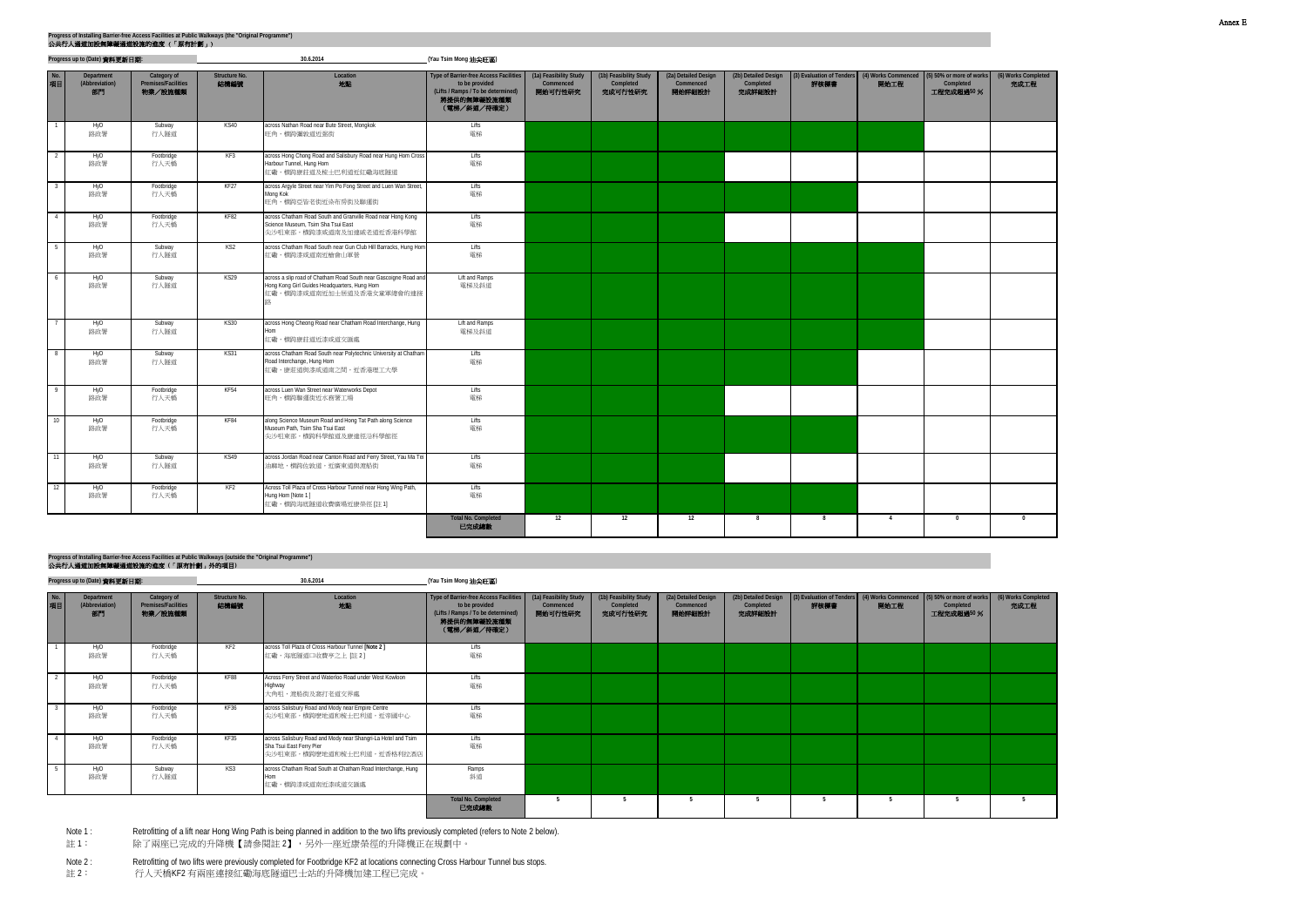|                          | Progress up to (Date) 資料更新日期:      |                                               |                              | 30.6.2014                                                                                                                     | (Kwai Tsing 葵青區)                                                                                                                    |                                                |                                                |                                             |                                             |      |      |                                                                                                  |                             |
|--------------------------|------------------------------------|-----------------------------------------------|------------------------------|-------------------------------------------------------------------------------------------------------------------------------|-------------------------------------------------------------------------------------------------------------------------------------|------------------------------------------------|------------------------------------------------|---------------------------------------------|---------------------------------------------|------|------|--------------------------------------------------------------------------------------------------|-----------------------------|
| No.<br>項目                | Department<br>(Abbreviation)<br>部門 | Category of<br>Premises/Facilities<br>物業/設施種類 | <b>Structure No.</b><br>結構編號 | Location<br>地點                                                                                                                | <b>Type of Barrier-free Access Facilities</b><br>to be provided<br>(Lifts / Ramps / To be determined)<br>將提供的無障礙設施種類<br>(電梯/斜道/待確定) | (1a) Feasibility Study<br>Commenced<br>開始可行性研究 | (1b) Feasibility Study<br>Completed<br>完成可行性研究 | (2a) Detailed Design<br>Commenced<br>開始詳細設計 | (2b) Detailed Design<br>Completed<br>完成詳細設計 | 評核標書 | 開始工程 | (3) Evaluation of Tenders (4) Works Commenced (5) 50% or more of works<br>Completed<br>工程完成超過50% | (6) Works Completed<br>完成工程 |
| $\overline{\phantom{a}}$ | HyD<br>路政署                         | Footbridge<br>行人天橋                            | <b>NF106</b>                 | across Tsing Yi Heung Sze Wui Road near Vigor Industrial Building,<br>Tsing Yi<br>青衣,横跨青衣鄉事會路,近偉力工業大廈                         | Lifts<br>電梯                                                                                                                         |                                                |                                                |                                             |                                             |      |      |                                                                                                  |                             |
| $\overline{2}$           | HyD<br>路政署                         | Subway<br>行人隧道                                | <b>NS19</b>                  | across Ching Hong Road near Mayfair Gardens, Tsing Yi<br>青衣,横跨青康路,近美景花園                                                       | Lifts<br>電梯                                                                                                                         |                                                |                                                |                                             |                                             |      |      |                                                                                                  |                             |
| $\overline{\mathbf{3}}$  | HyD<br>路政署                         | Footbridge<br>行人天橋                            | <b>NF185</b>                 | across Tsuen Wan Road and Kwai Hei Street near Kwai Fuk Road,<br>Kwai Chung<br>葵涌,横跨荃灣路與葵喜街,近葵福路                              | Lifts<br>電梯                                                                                                                         |                                                |                                                |                                             |                                             |      |      |                                                                                                  |                             |
| 4                        | HyD<br>路政署                         | Footbridge<br>行人天橋                            | <b>NF286</b>                 | across Hing Fong Road and Kwai Fuk Road to Kwai Tsing<br>Interchange, Kwai Chung<br>葵涌,横跨興芳路及葵福路至葵青交匯處                        | Lifts<br>電梯                                                                                                                         |                                                |                                                |                                             |                                             |      |      |                                                                                                  |                             |
| 5                        | HyD<br>路政署                         | Subway<br>行人隧道                                | NS1                          | across Kwai Chung road near Princess Margaret Hospital<br>横跨葵涌道折瑪嘉烈醫院                                                         | Lifts<br>電梯                                                                                                                         |                                                |                                                |                                             |                                             |      |      |                                                                                                  |                             |
| 6                        | HyD<br>路政署                         | Subway<br>行人隧道                                | NS1A                         | across Kwai Chung road near Princess Margaret Hospital<br>横跨葵涌道近瑪嘉烈醫院                                                         | Lifts<br>電梯                                                                                                                         |                                                |                                                |                                             |                                             |      |      |                                                                                                  |                             |
| $7\phantom{.0}$          | HyD<br>路政署                         | Subway<br>行人隧道                                | <b>NS10</b>                  | across Tsuen Wan Road near Lai King Estate, Lai King<br>荔景,横跨荃灣路,近荔景邨                                                         | Lifts<br>電梯                                                                                                                         |                                                |                                                |                                             |                                             |      |      |                                                                                                  |                             |
| $_{8}$                   | HyD<br>路政署                         | Subway<br>行人隧道                                | <b>NS89</b>                  | across Tsing Yi Road near Cheung Ching Estate, Tsing Yi<br>青衣,横跨青衣路,近長青邨                                                      | Lifts<br>電梯                                                                                                                         |                                                |                                                |                                             |                                             |      |      |                                                                                                  |                             |
| $\overline{9}$           | HyD<br>路政署                         | Subway<br>行人隧道                                | <b>NS126</b>                 | across Kwai Fuk Road near Shing Fuk Street, Kwai Chung<br>葵涌,横跨葵福路,近盛福街                                                       | Ramps<br>斜道                                                                                                                         |                                                |                                                |                                             |                                             |      |      |                                                                                                  |                             |
| 10                       | HyD<br>路政署                         | Footpath at Flyover<br>行車橋旁的行人路               | N546                         | <b>Tsing Tsuen Bridge</b><br>青荃橋                                                                                              | To be determined<br>待確定                                                                                                             |                                                |                                                |                                             |                                             |      |      |                                                                                                  |                             |
| $-11$                    | HyD<br>路政署                         | Footpath at Flyover<br>行車橋旁的行人路               | N798                         | At Flyover of Kwai Tsing Road across Kwai Tai Road<br>於葵青路天橋橫跨葵泰路                                                             | Ramps<br>斜道                                                                                                                         |                                                |                                                |                                             |                                             |      |      |                                                                                                  |                             |
| 12                       | HyD<br>路政署                         | Footbridge<br>行人天橋                            | NF <sub>1</sub>              | across Kwai Chung Road between Golden Dragon Industrial Centre<br>and Kwai Oi House, Kwai Fong Estate<br>横跨葵涌路連接金龍工業中心及葵芳邨葵愛樓 | Lifts<br>電梯                                                                                                                         |                                                |                                                |                                             |                                             |      |      |                                                                                                  |                             |
|                          |                                    |                                               |                              |                                                                                                                               | <b>Total No. Completed</b><br>已完成總數                                                                                                 | 12                                             | 12                                             | 12                                          | 6                                           | 6    | 6    | $\overline{2}$                                                                                   | $\overline{2}$              |

**Progress up to (Date)** 資料更新日期**: (Kwai Tsing** 葵青區**)**

| No.<br>項目 | Department<br>(Abbreviation)<br>部門 | Category of<br><b>Premises/Facilities</b><br>物業/設施種類 | Structure No.<br>結構編號 | Location<br>地點                                                                              | Type of Barrier-free Access Facilities<br>to be provided<br>(Lifts / Ramps / To be determined)<br>將提供的無障礙設施種類<br>(電梯/斜道/待確定) | (1a) Feasibility Study<br>Commenced<br>開始可行性研究 | (1b) Feasibility Study<br>Completed<br>完成可行性研究 | (2a) Detailed Design<br>Commenced<br>開始詳細設計 | (2b) Detailed Design<br>Completed<br>完成詳細設計 | 評核標書 | 開始工程 | (3) Evaluation of Tenders (4) Works Commenced (5) 50% or more of works<br>Completed<br>工程完成超過50% | (6) Works Completed<br>完成工程 |
|-----------|------------------------------------|------------------------------------------------------|-----------------------|---------------------------------------------------------------------------------------------|------------------------------------------------------------------------------------------------------------------------------|------------------------------------------------|------------------------------------------------|---------------------------------------------|---------------------------------------------|------|------|--------------------------------------------------------------------------------------------------|-----------------------------|
|           | HyD<br>路政署                         | Footbridge<br>行人天橋                                   | NF230                 | across Tsing Yi Road West near Liu To Road<br>青衣,横跨青衣西路近青衣寮肚路及長亨邨                           | Lifts<br>電梯                                                                                                                  |                                                |                                                |                                             |                                             |      |      |                                                                                                  |                             |
|           | HyD<br>路政署                         | Footbridge<br>行人天橋                                   | NF <sub>2</sub>       | across Kwai Chung Road and Hing Fong Road near Kwai Hing Road<br>葵興,橫跨葵涌道及興芳道近葵涌中心及葵興地鐵站    | Lifts<br>電梯                                                                                                                  |                                                |                                                |                                             |                                             |      |      |                                                                                                  |                             |
|           | HyD<br>路政署                         | Footbridge<br>行人天橋                                   | NF2A                  | across Kwai Chung Road and Hing Fong Road near Kwai Hing Road<br>葵興,橫跨葵涌道及興芳道近葵涌中心及葵興地鐵站    | Lifts<br>電梯                                                                                                                  |                                                |                                                |                                             |                                             |      |      |                                                                                                  |                             |
|           | HyD<br>路政署                         | Footbridge<br>行人天橋                                   | NF107                 | across Chung Mei Road near Tsing Yi Heung Sze Wui Road<br>青衣,横跨涌尾路近青衣鄉事會路                   | Lifts<br>電梯                                                                                                                  |                                                |                                                |                                             |                                             |      |      |                                                                                                  |                             |
|           | HyD<br>路政署                         | Footbridge<br>行人天橋                                   | NF3                   | across Kwai Chung Road near Wo Kwai Lane<br>葵涌,横跨葵涌道近和葵里                                    | Lifts<br>電梯                                                                                                                  |                                                |                                                |                                             |                                             |      |      |                                                                                                  |                             |
|           | HyD<br>路政署                         | Footbridge<br>行人天橋                                   | <b>NF77</b>           | across Castle Peak Road - Kwai Chung near Tai Wo Hau Sport<br>Centre<br>横跨青山公路(大窩口段)近大窩口地鐵站 | Lifts<br>電梯                                                                                                                  |                                                |                                                |                                             |                                             |      |      |                                                                                                  |                             |
|           | HyD<br>路政署                         | Footbridge<br>行人天橋                                   | <b>NF147</b>          | across Wo Yi Hop Road junction of Cheung Wing Road<br>葵涌,和宜合道和昌榮路路口                         | Lifts<br>電梯                                                                                                                  |                                                |                                                |                                             |                                             |      |      |                                                                                                  |                             |
|           |                                    |                                                      |                       |                                                                                             | <b>Total No. Completed</b><br>已完成總數                                                                                          |                                                |                                                |                                             |                                             |      |      |                                                                                                  | - 6                         |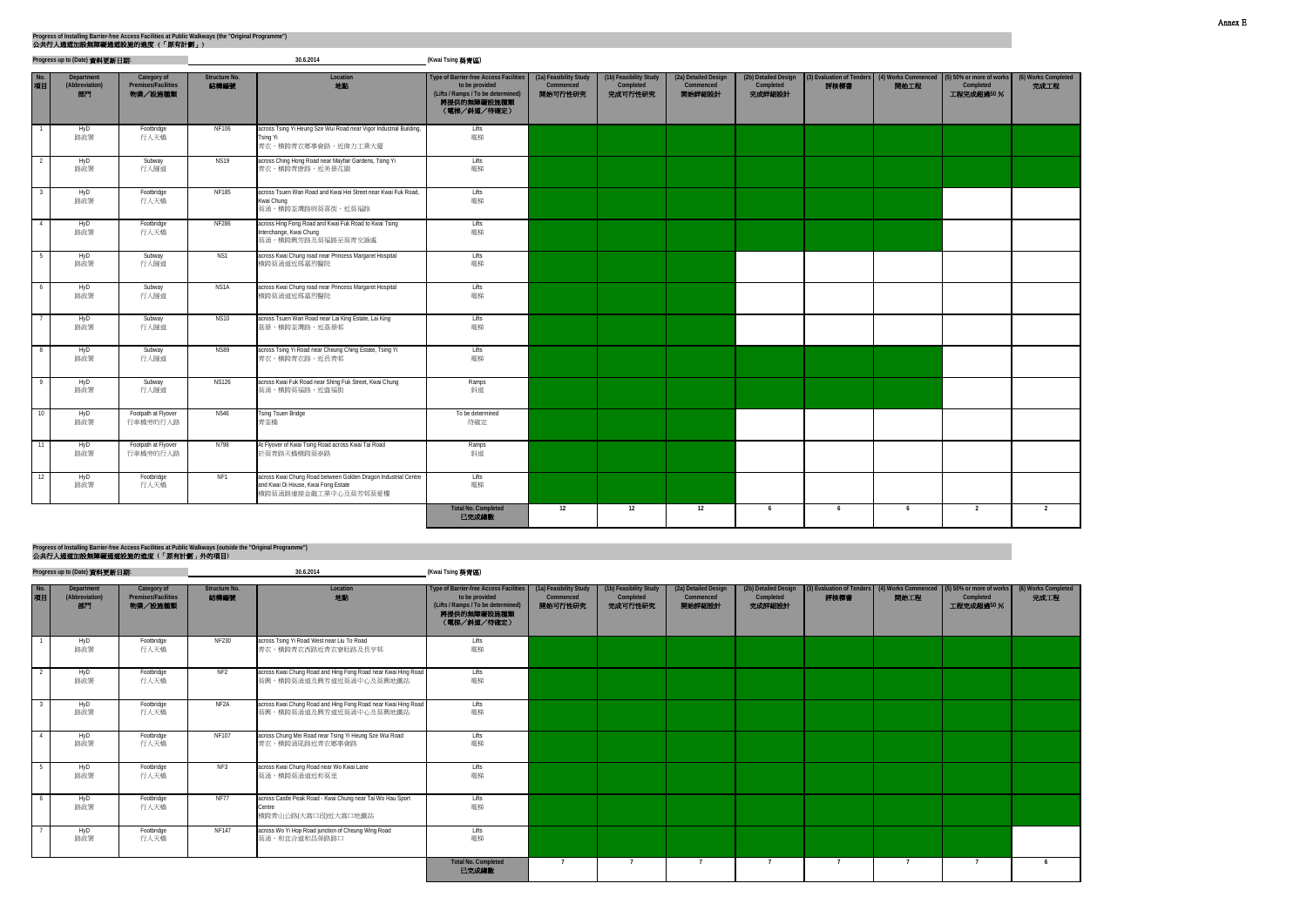**Progress up to (Date)** 資料更新日期**: (North** 北區**)**

1 HyD 路政署 Subway 行人隧道 NS143 **across Pak Wo Road near Fung Ying Sin Koon, Fanling** 粉嶺,橫跨百和路,近蓬瀛仙館 Lifts 電梯 **Total No. Completed** 已完成總數 **1 1 1 1 1 1 1 1 No.** 項目 **Department (Abbreviation)** 部門 **Category of Premises/Facilities** 物業/設施種類 **Structure No.** 結構編號 **Location** 地點 **Type of Barrier-free Access Facilities to be provided (Lifts / Ramps / To be determined)** 將提供的無障礙設施種類 (電梯/斜道/待確定) **(1a) Feasibility Study Commenced** 開始可行性研究 **(1b) Feasibility Study Completed** 完成可行性研究 **(2a) Detailed Design Commenced** 開始詳細設計 **(2b) Detailed Design Completed** 完成詳細設計 **(3) Evaluati** 評核

| No.<br>項目 | Department<br>(Abbreviation)<br>部門 | Category of<br>Premises/Facilities<br>物業/設施種類 | Structure No.<br>結構編號 | Location<br>地點                                                                                                                  | Type of Barrier-free Access Facilities<br>to be provided<br>(Lifts / Ramps / To be determined)<br>將提供的無障礙設施種類<br>(電梯/斜道/待確定) | (1a) Feasibility Study<br>Commenced<br>開始可行性研究 | (1b) Feasibility Study<br>Completed<br>完成可行性研究 | (2a) Detailed Design<br>Commenced<br>開始詳細設計 | (2b) Detailed Design<br>Completed<br>完成詳細設計 | 評核標書 | 開始工程           | (3) Evaluation of Tenders (4) Works Commenced (5) 50% or more of works<br>Completed<br>工程完成超過50% | (6) Works Completed<br>完成工程 |
|-----------|------------------------------------|-----------------------------------------------|-----------------------|---------------------------------------------------------------------------------------------------------------------------------|------------------------------------------------------------------------------------------------------------------------------|------------------------------------------------|------------------------------------------------|---------------------------------------------|---------------------------------------------|------|----------------|--------------------------------------------------------------------------------------------------|-----------------------------|
|           | HyD<br>路政署                         | Footbridge<br>行人天橋                            | <b>NF122</b>          | across Choi Yuen Road and San Wan Road near Pak Wo Road,<br>Sheung Shui<br>上水,横跨彩園路及新運路的百和路                                     | Lifts<br>電梯                                                                                                                  |                                                |                                                |                                             |                                             |      |                |                                                                                                  |                             |
| - 2       | HyD<br>路政署                         | Footbridge<br>行人天橋                            | <b>NF84</b>           | across Choi Yuen Road near Sheung Shui Station and Choi Yuk<br>House of Choi Yuen Estate, Sheung Shui<br>上水,横跨彩園道近上水港鐵站及彩園邨彩玉樓  | <b>Lifts</b><br>電梯                                                                                                           |                                                |                                                |                                             |                                             |      |                |                                                                                                  |                             |
|           | HyD<br>路政署                         | Footbridge<br>行人天橋                            | <b>NF76</b>           | across Jockey Club Road near Tin Ping Estate, Sheung Shui<br>上水,横跨馬會道,近天平邨                                                      | Lifts<br>電梯                                                                                                                  |                                                |                                                |                                             |                                             |      |                |                                                                                                  |                             |
|           | HyD<br>路政署                         | Footbridge<br>行人天橋                            | <b>NF83</b>           | across East Rail Line Track along Fanling Highway near Pak Wo<br>Road and Wo Hing Road, Wo Hop Shek<br>和合石,横跨東鐵線路軌沿粉嶺公路近百和路及和興路 | Lifts<br>電梯                                                                                                                  |                                                |                                                |                                             |                                             |      |                |                                                                                                  |                             |
|           | HyD<br>路政署                         | Footbridge<br>行人天橋                            | <b>NF180</b>          | across East Rail Line Track along Fanling Highway near Pak Wo<br>Road and Wo Hing Road, Wo Hop Shek<br>和合石,橫跨東鐵線路軌沿粉嶺公路近百和路及和興路 | Ramps<br>斜道                                                                                                                  |                                                |                                                |                                             |                                             |      |                |                                                                                                  |                             |
| 6         | HyD<br>路政署                         | Footbridge<br>行人天橋                            | <b>NF96</b>           | across San Wan Road and Fanling Station Road near San Wan Road<br>Roundabout, Fanling<br>粉嶺,横跨新運路及粉嶺車站路近新運路迴旋處                  | Lifts<br>電梯                                                                                                                  |                                                |                                                |                                             |                                             |      |                |                                                                                                  |                             |
|           | HyD<br>路政署                         | Footbridge<br>行人天橋                            | <b>NF227</b>          | across San Wan Road and Fanling Station Road near San Wan Road<br>Roundabout, Fanling<br>粉嶺,横跨新運路及粉嶺車站路近新運路迴旋處                  | Lifts<br>電梯                                                                                                                  |                                                |                                                |                                             |                                             |      |                |                                                                                                  |                             |
| - 8       | HyD<br>路政署                         | Footbridge<br>行人天橋                            | NF296                 | across Lung Sum Avenue near San Fat Street, Sheung Shui<br>上水,横跨龍琛路,近新發街                                                        | Lifts<br>電梯                                                                                                                  |                                                |                                                |                                             |                                             |      |                |                                                                                                  |                             |
| - 9       | HyD<br>路政署                         | Subway<br>行人隧道                                | NS49A                 | across Jockey Club road near Sha Tau Kok Road roundabout, Fanling<br>粉嶺,橫跨馬會道近沙頭角公路迴旋處                                          | Lifts<br>電梯                                                                                                                  |                                                |                                                |                                             |                                             |      |                |                                                                                                  |                             |
| 10        | HyD<br>路政署                         | Footbridge<br>行人天橋                            | <b>NF104</b>          | across Fanling Highway and San Wan Road, Sheung Shui<br>上水,横跨新運路及粉嶺公路                                                           | Lifts<br>電梯                                                                                                                  |                                                |                                                |                                             |                                             |      |                |                                                                                                  |                             |
|           | HyD<br>路政署                         | Footbridge<br>行人天橋                            | <b>NF212</b>          | across Wo Hing Road near Wah Ming Road, Fanling<br>粉嶺,橫跨和興路,近華明路                                                                | Lifts<br>電梯                                                                                                                  |                                                |                                                |                                             |                                             |      |                |                                                                                                  |                             |
| 12        | HyD<br>路政署                         | Footbridge<br>行人天橋                            | <b>NF247</b>          | across Pak Wo Road near Wai Ming Street, Fanling<br>粉嶺,橫跨百和路近,偉明街                                                               | Lifts<br>電梯                                                                                                                  |                                                |                                                |                                             |                                             |      |                |                                                                                                  |                             |
| 13        | HyD<br>路政署                         | Subway<br>行人隧道                                | <b>NS106</b>          | across Fanling Highway near Tai Tau Leng, Sheung Shui<br>上水,横跨粉嶺公路,近大頭嶺                                                         | To be determined<br>待確定                                                                                                      |                                                |                                                |                                             |                                             |      |                |                                                                                                  |                             |
|           |                                    |                                               |                       |                                                                                                                                 | <b>Total No. Completed</b><br>已完成總數                                                                                          | 13                                             | 13                                             | 13                                          | 6                                           | 6    | $\overline{4}$ | $\overline{1}$                                                                                   | $\overline{0}$              |

公共行人通道加設無障礙通道設施的進度 **(**「原有計劃」外的項目**)**

**Progress up to (Date)** 資料更新日期**: (North** 北區**)**

**30.6.2014**

## **Progress of Installing Barrier-free Access Facilities at Public Walkways (outside the "Original Programme")**

| n of Tenders<br>標書 | (4) Works Commenced<br>開始工程 | $(5)$ 50% or more of works<br>Completed<br>工程完成超過50% | (6) Works Completed<br>完成工程 |
|--------------------|-----------------------------|------------------------------------------------------|-----------------------------|
|                    |                             |                                                      |                             |
|                    |                             |                                                      |                             |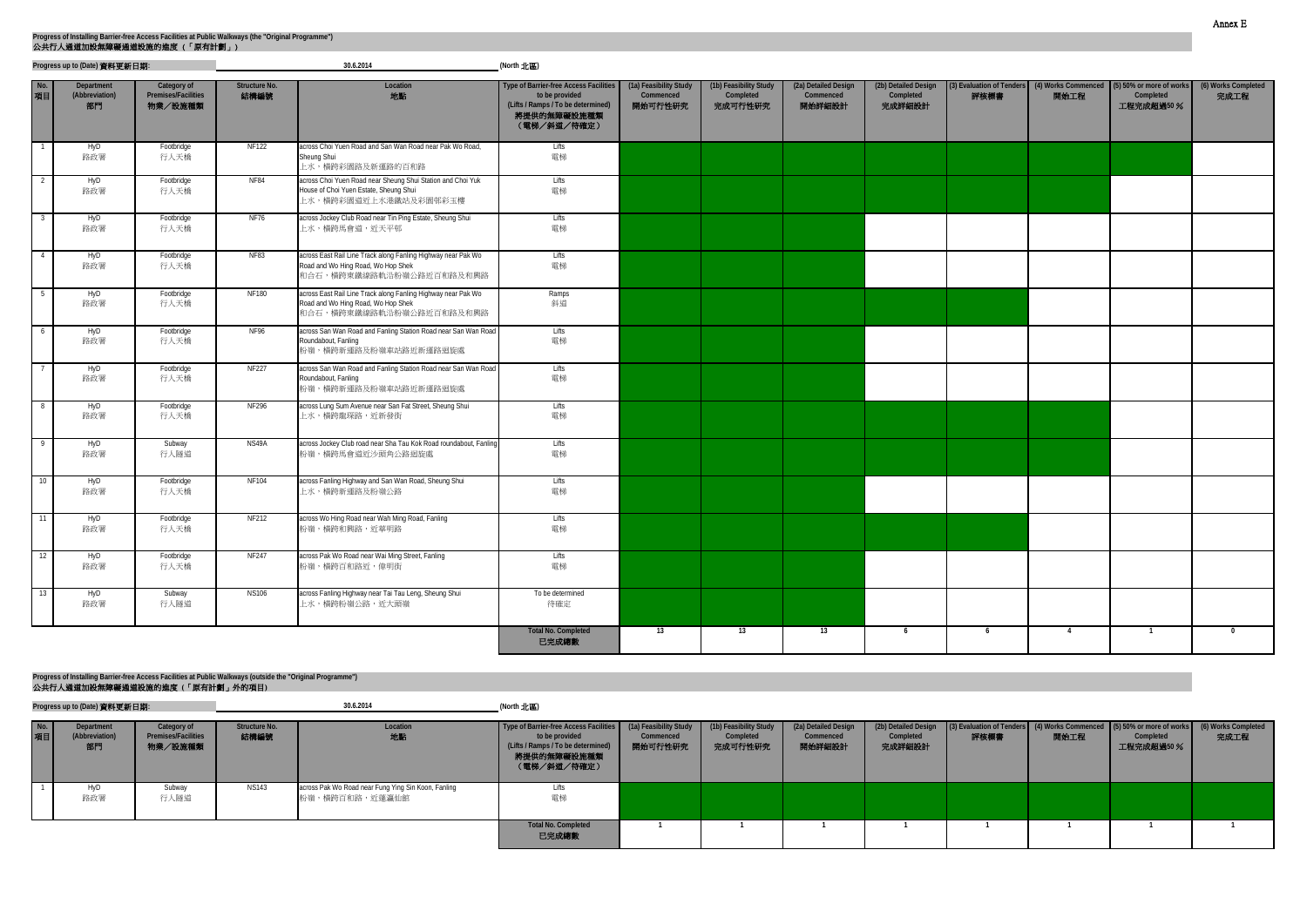|              | Progress up to (Date) 資料更新日期:      |                                                      |                       | 30.6.2014                                                       | (Sai Kung 西貢區)                                                                                                                 |                                                |                                                |                                             |                                             |      |      |                                                                                                                      |      |
|--------------|------------------------------------|------------------------------------------------------|-----------------------|-----------------------------------------------------------------|--------------------------------------------------------------------------------------------------------------------------------|------------------------------------------------|------------------------------------------------|---------------------------------------------|---------------------------------------------|------|------|----------------------------------------------------------------------------------------------------------------------|------|
| $N$ o.<br>項目 | Department<br>(Abbreviation)<br>部門 | Category of<br><b>Premises/Facilities</b><br>物業/設施種類 | Structure No.<br>結構編號 | Location<br>地點                                                  | Type of Barrier-free Access Facilities  <br>to be provided<br>(Lifts / Ramps / To be determined)<br>將提供的無障礙設施種類<br>(電梯/斜道/待確定) | (1a) Feasibility Study<br>Commenced<br>開始可行性研究 | (1b) Feasibility Study<br>Completed<br>完成可行性研究 | (2a) Detailed Design<br>Commenced<br>開始詳細設計 | (2b) Detailed Design<br>Completed<br>完成詳細設計 | 評核標書 | 開始工程 | (3) Evaluation of Tenders (4) Works Commenced (5) 50% or more of works (6) Works Completed<br>Completed<br>工程完成超過50% | 完成工程 |
|              | Hvl<br>路政署                         | Subway<br>行人隧道                                       | <b>NS98</b>           | across Clear Water Bay Road near Tseng Lan Shue<br> 横跨清水灣道,近井欄樹 | Lifts<br>電梯                                                                                                                    |                                                |                                                |                                             |                                             |      |      |                                                                                                                      |      |
|              |                                    |                                                      |                       |                                                                 | <b>Total No. Completed</b><br>已完成總數                                                                                            |                                                |                                                |                                             |                                             |      |      |                                                                                                                      |      |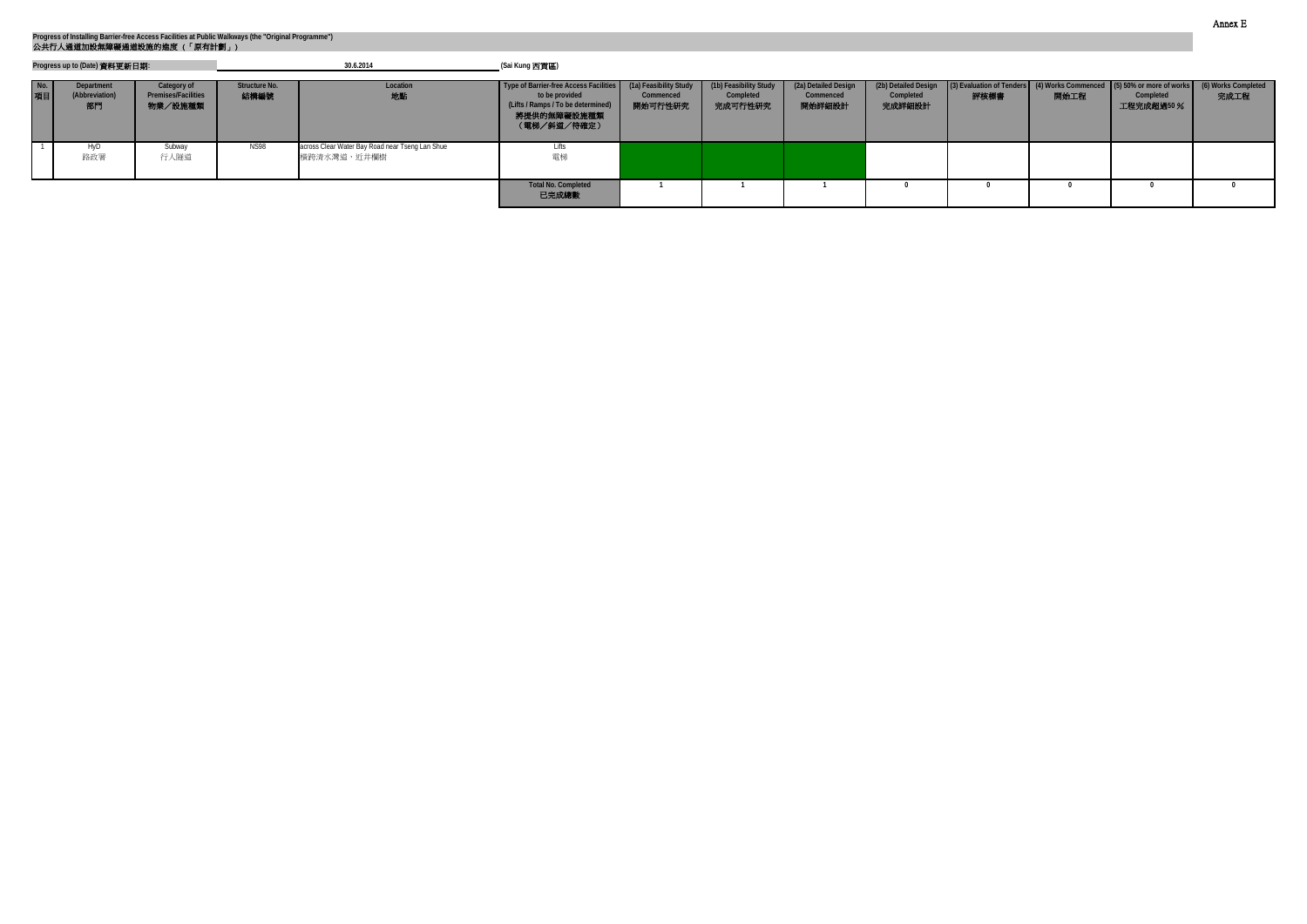|           | Progress up to (Date) 資料更新日期:<br>Category of<br>Department |                                | 30.6.2014                    |                                                                                                                               | (Sha Tin 沙田區)                                                                                                                       |                                                |                                                |                                             |                                             |                |                |                                                                                                 |                             |
|-----------|------------------------------------------------------------|--------------------------------|------------------------------|-------------------------------------------------------------------------------------------------------------------------------|-------------------------------------------------------------------------------------------------------------------------------------|------------------------------------------------|------------------------------------------------|---------------------------------------------|---------------------------------------------|----------------|----------------|-------------------------------------------------------------------------------------------------|-----------------------------|
| No.<br>項目 | (Abbreviation)<br>部門                                       | Premises/Facilities<br>物業/設施種類 | <b>Structure No.</b><br>結構編號 | Location<br>地點                                                                                                                | <b>Type of Barrier-free Access Facilities</b><br>to be provided<br>(Lifts / Ramps / To be determined)<br>將提供的無障礙設施種類<br>(電梯/斜道/待確定) | (1a) Feasibility Study<br>Commenced<br>開始可行性研究 | (1b) Feasibility Study<br>Completed<br>完成可行性研究 | (2a) Detailed Design<br>Commenced<br>開始詳細設計 | (2b) Detailed Design<br>Completed<br>完成詳細設計 | 評核標書           | 開始工程           | 3) Evaluation of Tenders (4) Works Commenced (5) 50% or more of works<br>Completed<br>工程完成超過50% | (6) Works Completed<br>完成工程 |
|           | HyD<br>路政署                                                 | Footbridge<br>行人天橋             | <b>NF74</b>                  | across Lion Rock Tunnel Road near Fung Shing Court, Tai Wai<br>大圍,橫跨獅子山隧道公路近沙田豐盛苑                                             | Lifts<br>電梯                                                                                                                         |                                                |                                                |                                             |                                             |                |                |                                                                                                 |                             |
|           | HyD<br>路政署                                                 | Subway<br>行人隧道                 | <b>NS38</b>                  | across Tai Po Road near Fo Tan Road<br>横跨大埔公路近火炭路                                                                             | Ramps<br>斜道                                                                                                                         |                                                |                                                |                                             |                                             |                |                |                                                                                                 |                             |
|           | HyD<br>路政署                                                 | Footbridge<br>行人天橋             | <b>NF40</b>                  | across Tai Po Road - Sha Tin near Wo Che Street<br>横跨大埔公路 - 沙田段近禾輋街                                                           | Lifts<br>電梯                                                                                                                         |                                                |                                                |                                             |                                             |                |                |                                                                                                 |                             |
|           | HyD<br>路政署                                                 | Footbridge<br>行人天橋             | <b>NF89</b>                  | across Shai Tin Wai Road near Sha Kok Street<br>横跨沙田圍路,近沙角街                                                                   | Lifts<br>電梯                                                                                                                         |                                                |                                                |                                             |                                             |                |                |                                                                                                 |                             |
|           | HyD<br>路政署                                                 | Subway<br>行人隧道                 | NS <sub>28</sub> A           | across Fo Tan Road near Yuen Wo Road<br>横跨火炭路近源禾路                                                                             | Lifts<br>電梯                                                                                                                         |                                                |                                                |                                             |                                             |                |                |                                                                                                 |                             |
|           | HyD<br>路政署                                                 | Subway<br>行人隧道                 | <b>NS175</b>                 | across a slip road from Tolo Highway to Chak Cheung Street near Sui<br>Cheung Street, Ma Liu Shui<br>馬料水,横跨由吐露港公路至澤祥街近瑞祥街的連接路 | Lifts<br>電梯                                                                                                                         |                                                |                                                |                                             |                                             |                |                |                                                                                                 |                             |
|           | HyD<br>路政署                                                 | Footbridge<br>行人天橋             | <b>NF71</b>                  | at Tai Po Road - Sha Tin over Sha Tin MTR Station near Tin Liu<br>在大埔公路 - 沙田段橫跨沙田港鐵站近田寮                                       | Ramps<br>斜道                                                                                                                         |                                                |                                                |                                             |                                             |                |                |                                                                                                 |                             |
|           |                                                            |                                |                              |                                                                                                                               | <b>Total No. Completed</b><br>已完成總數                                                                                                 |                                                |                                                | $\overline{ }$                              | $\overline{2}$                              | $\overline{2}$ | $\overline{2}$ |                                                                                                 | $\Omega$                    |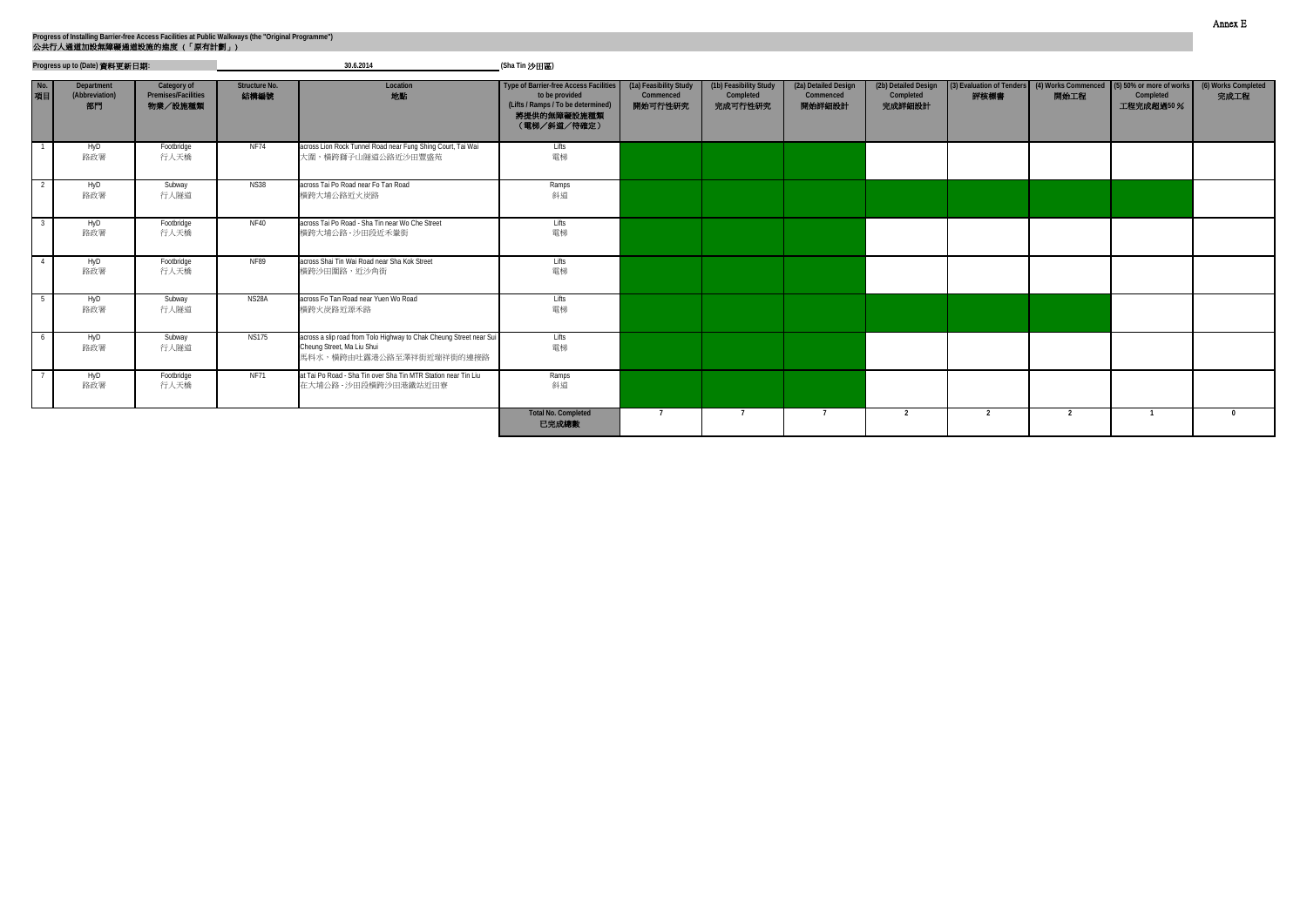|                           | Progress up to (Date) 資料更新日期:      |                                               |                       | 30.6.2014                                                                                                       | (Tai Po 大埔區)                                                                                                                 |                                                |                                                |                                             |                                             |      |      |                                                                                                      |                             |
|---------------------------|------------------------------------|-----------------------------------------------|-----------------------|-----------------------------------------------------------------------------------------------------------------|------------------------------------------------------------------------------------------------------------------------------|------------------------------------------------|------------------------------------------------|---------------------------------------------|---------------------------------------------|------|------|------------------------------------------------------------------------------------------------------|-----------------------------|
| No.<br>項目                 | Department<br>(Abbreviation)<br>部門 | Category of<br>Premises/Facilities<br>物業/設施種類 | Structure No.<br>結構編號 | Location<br>地點                                                                                                  | Type of Barrier-free Access Facilities<br>to be provided<br>(Lifts / Ramps / To be determined)<br>將提供的無障礙設施種類<br>(電梯/斜道/待確定) | (1a) Feasibility Study<br>Commenced<br>開始可行性研究 | (1b) Feasibility Study<br>Completed<br>完成可行性研究 | (2a) Detailed Design<br>Commenced<br>開始詳細設計 | (2b) Detailed Design<br>Completed<br>完成詳細設計 | 評核標書 | 開始工程 | (3) Evaluation of Tenders   (4) Works Commenced   (5) 50% or more of works<br>Completed<br>工程完成超過50% | (6) Works Completed<br>完成工程 |
| $\overline{\phantom{a}}$  | HyD<br>路政署                         | Subway<br>行人隧道                                | <b>NS61</b>           | 横跨東鐵線路軌於大埔公路 - 大窩段及大埔頭徑之間<br>Across East Rail Line Track between Tai Po Road - Tai Wo and Tai<br>Po Tau Drive   | Ramps<br>斜道                                                                                                                  |                                                |                                                |                                             |                                             |      |      |                                                                                                      |                             |
| $\overline{2}$            | HyD<br>路政署                         | Subway<br>行人隧道                                | <b>NS69</b>           | 横跨大埔公路 - 元洲仔段及南運路近廣福道<br>Across Tai Po Road - Yuen Chau Tsai and Nam Wan Road near<br>Kwong Fuk Road            | Lifts<br>電梯                                                                                                                  |                                                |                                                |                                             |                                             |      |      |                                                                                                      |                             |
| $\overline{\phantom{a}3}$ | HyD<br>路政署                         | Subway<br>行人隧道                                | <b>NS70</b>           | 横跨大埔公路 - 元洲仔段及南運路近廣福道<br>Across Tai Po Road - Yuen Chau Tsai and Nam Wan Road near<br>Kwong Fuk Road            | Lift and Ramps<br>電梯及斜道                                                                                                      |                                                |                                                |                                             |                                             |      |      |                                                                                                      |                             |
| $-4$                      | HyD<br>路政署                         | Footbridge<br>行人天橋                            | <b>NF78</b>           | across Fanling Highway near Tai Hang Fui Sha Wai between Hong Lok<br>Yuen and Tai Hang<br>横跨粉嶺公路近泰亨灰沙圍於康樂園與泰亨之間 | Lifts<br>電梯                                                                                                                  |                                                |                                                |                                             |                                             |      |      |                                                                                                      |                             |
| $-5$                      | HyD<br>路政署                         | Footbridge<br>行人天橋                            | <b>NF80</b>           | across East Rail Line Track near Yuen Leng<br>横跨東鐵線路軌近元嶺                                                        | Lifts<br>電梯                                                                                                                  |                                                |                                                |                                             |                                             |      |      |                                                                                                      |                             |
| $6\overline{6}$           | HyD<br>路政署                         | Footbridge<br>行人天橋                            | <b>NF81</b>           | across East Rail Line Track near Kiu Tau<br>横跨東鐵線路軌近橋頭                                                          | Lifts<br>電梯                                                                                                                  |                                                |                                                |                                             |                                             |      |      |                                                                                                      |                             |
| $\overline{7}$            | HyD<br>路政署                         | Footbridge<br>行人天橋                            | <b>NF82</b>           | across East Rail Line Track near Tai Wo Service Road East and Tong<br>Hang<br>横跨東鐵線路軌近大窩東支路及塘坑                  | Lifts<br>電梯                                                                                                                  |                                                |                                                |                                             |                                             |      |      |                                                                                                      |                             |
| $\overline{\phantom{0}}$  | HyD<br>路政署                         | Footbridge<br>行人天橋                            | <b>NF97</b>           | across Tai Po Tai Wo Road and Lam Tsuen River at Tai Po Centre<br>横跨大埔太和路與林村河,近大埔中心                             | Lifts<br>電梯                                                                                                                  |                                                |                                                |                                             |                                             |      |      |                                                                                                      |                             |
| $\overline{9}$            | HyD<br>路政署                         | Footbridge<br>行人天橋                            | <b>NF132</b>          | across Nam Wan Road near Tai Po Centre and Sun Hing Garden<br>横跨南運路近大埔中心和新興花園                                   | Lifts<br>電梯                                                                                                                  |                                                |                                                |                                             |                                             |      |      |                                                                                                      |                             |
| 10                        | HyD<br>路政署                         | Footbridge<br>行人天橋                            | <b>NF266</b>          | across Ting Kok Road near Tung Leung Road<br>横跨汀角路,近棟樑路                                                         | Lifts<br>電梯                                                                                                                  |                                                |                                                |                                             |                                             |      |      |                                                                                                      |                             |
| 11                        | HyD<br>路政署                         | Footbridge<br>行人天橋                            | <b>NF444</b>          | across Nam Wan Road near Wan Tau Tong Estate<br>横跨南運路近運頭塘邨                                                      | Lifts<br>電梯                                                                                                                  |                                                |                                                |                                             |                                             |      |      |                                                                                                      |                             |
| 12                        | HyD<br>路政署                         | Subway<br>行人隧道                                | <b>NS145</b>          | across Fanling Highway near Tai Po Road - Tai Wo<br>横跨粉嶺公路近大埔公路 - 大窩段                                           | Lifts<br>電梯                                                                                                                  |                                                |                                                |                                             |                                             |      |      |                                                                                                      |                             |
| 13                        | HyD<br>路政署                         | Subway<br>行人隧道                                | <b>NS75</b>           | across Nam Wan Road between Kwong Fuk Road and Plover Cove<br>Road<br>横跨南運路在廣福道和寶湖道之間                           | Lifts<br>電梯                                                                                                                  |                                                |                                                |                                             |                                             |      |      |                                                                                                      |                             |
| 14                        | HyD<br>路政署                         | Subway<br>行人隧道                                | <b>NS77</b>           | across Tai Po Tai Wo Road near Nam Wan Road<br>横跨大埔太和路,近南運路                                                     | Lifts<br>電梯                                                                                                                  |                                                |                                                |                                             |                                             |      |      |                                                                                                      |                             |
| 15                        | HyD<br>路政署                         | Subway<br>行人隧道                                | <b>NS139</b>          | across Yuen Shin Road near Ting Kok Road and Dai Fuk Street<br>横跨完善路,近汀角路與大福街                                   | Ramp<br>斜道                                                                                                                   |                                                |                                                |                                             |                                             |      |      |                                                                                                      |                             |
|                           |                                    |                                               |                       |                                                                                                                 | <b>Total No. Completed</b><br>已完成總數                                                                                          | 15                                             | 15                                             | 15                                          | 10                                          | 10   | 9    | $\mathbf 0$                                                                                          | $\mathbf{0}$                |

**Progress up to (Date)** 資料更新日期**: (Tai Po** 大埔區**) 30.6.2014**

| No.<br>項目 | Department<br>(Abbreviation)<br>部門 | Category of<br>Premises/Facilities<br>物業/設施種類 | Structure No.<br>結構編號 | Location<br>地點                                                    | Type of Barrier-free Access Facilities<br>to be provided<br>(Lifts / Ramps / To be determined)<br>將提供的無障礙設施種類<br>(電梯/斜道/待確定) | (1a) Feasibility Study<br>Commenced<br>開始可行性研究 | (1b) Feasibility Study<br>Completed<br>完成可行性研究 | (2a) Detailed Design<br>Commenced<br>開始詳細設計 | (2b) Detailed Design<br>Completed<br>完成詳細設計 | 評核標書 | 開始工程 | (3) Evaluation of Tenders (4) Works Commenced (5) 50% or more of works<br>Completed<br>工程完成超過50% | (6) Works Completed<br>完成工程 |
|-----------|------------------------------------|-----------------------------------------------|-----------------------|-------------------------------------------------------------------|------------------------------------------------------------------------------------------------------------------------------|------------------------------------------------|------------------------------------------------|---------------------------------------------|---------------------------------------------|------|------|--------------------------------------------------------------------------------------------------|-----------------------------|
|           | HyD<br>路政署                         | Footbridge<br>行人天橋                            | <b>NF115</b>          | across Fanling Highway near Hong Lok Yuen<br>横跨粉嶺公路近泰亨灰沙圍連接康樂園及泰亨 | Ramp<br>斜道                                                                                                                   |                                                |                                                |                                             |                                             |      |      |                                                                                                  |                             |
|           | HyD<br>路政署                         | Footbridge<br>行人天橋                            | <b>NF116</b>          | across Fanling Highway near Tai Wo<br>横跨粉嶺公路近泰亨灰沙圍連接大窩及泰亨         | Ramp<br>斜道                                                                                                                   |                                                |                                                |                                             |                                             |      |      |                                                                                                  |                             |
|           | HyD<br>路政署                         | Footbridge<br>行人天橋                            | <b>NF117</b>          | across Fanling Highway near Nam Wah Po<br>横跨粉嶺公路連接元嶺及南華莆          | Ramp<br>斜道                                                                                                                   |                                                |                                                |                                             |                                             |      |      |                                                                                                  |                             |
|           |                                    |                                               |                       |                                                                   | <b>Total No. Completed</b><br>已完成總數                                                                                          |                                                |                                                |                                             |                                             |      |      |                                                                                                  |                             |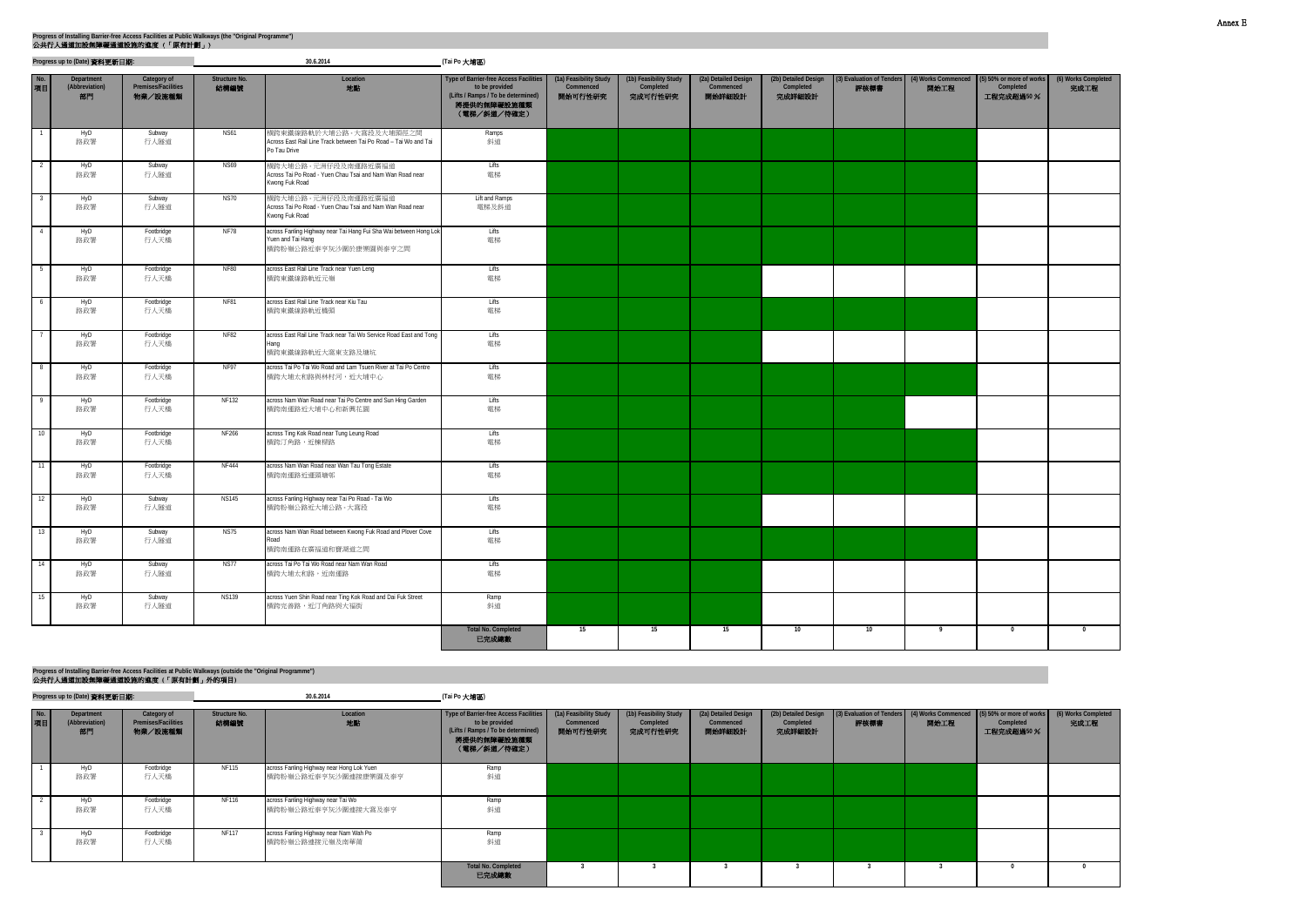|           | Progress up to (Date) 資料更新日期:      |                                               |                       | 30.6.2014                                                                                                                   | (Tsuen Wan 荃灣區)                                                                                                                     |                                                |                                                |                                             |                                             |      |      |                                                                                                  |                             |
|-----------|------------------------------------|-----------------------------------------------|-----------------------|-----------------------------------------------------------------------------------------------------------------------------|-------------------------------------------------------------------------------------------------------------------------------------|------------------------------------------------|------------------------------------------------|---------------------------------------------|---------------------------------------------|------|------|--------------------------------------------------------------------------------------------------|-----------------------------|
| No.<br>項目 | Department<br>(Abbreviation)<br>部門 | Category of<br>Premises/Facilities<br>物業/設施種類 | Structure No.<br>結構編號 | Location<br>地點                                                                                                              | <b>Type of Barrier-free Access Facilities</b><br>to be provided<br>(Lifts / Ramps / To be determined)<br>將提供的無障礙設施種類<br>(電梯/斜道/待確定) | (1a) Feasibility Study<br>Commenced<br>開始可行性研究 | (1b) Feasibility Study<br>Completed<br>完成可行性研究 | (2a) Detailed Design<br>Commenced<br>開始詳細設計 | (2b) Detailed Design<br>Completed<br>完成詳細設計 | 評核標書 | 開始工程 | (3) Evaluation of Tenders (4) Works Commenced (5) 50% or more of works<br>Completed<br>工程完成超過50% | (6) Works Completed<br>完成工程 |
|           | HyD<br>路政署                         | Footbridge<br>行人天橋                            | <b>NF87</b>           | across Tsuen Wan MTR Depot near Mega Trade Centre<br>横跨荃灣港鐵車廠近時貿中心                                                          | Ramps<br>斜道                                                                                                                         |                                                |                                                |                                             |                                             |      |      |                                                                                                  |                             |
|           | HyD<br>路政署                         | Footbridge<br>行人天橋                            | <b>NF109</b>          | across Castle Peak Road - Tsuen Wan near Fou Wah Centre<br>横跨荃灣青山公路近富華中心                                                    | Lift and Ramps<br>電梯及斜道                                                                                                             |                                                |                                                |                                             |                                             |      |      |                                                                                                  |                             |
|           | HyD<br>路政署                         | Footbridge<br>行人天橋                            | <b>NF108</b>          | across Castle Peak Road - Tsuen Wan near Nan Fung Centre<br>横跨青山公路 - 荃灣段近南豐中心                                               | Lifts<br>電梯                                                                                                                         |                                                |                                                |                                             |                                             |      |      |                                                                                                  |                             |
|           | HyD<br>路政署                         | Footbridge<br>行人天橋                            | <b>NF167</b>          | across Tai Chung Road near Sha Tsui Road<br>横跨大涌道,近沙咀道                                                                      | Lifts<br>電梯                                                                                                                         |                                                |                                                |                                             |                                             |      |      |                                                                                                  |                             |
|           | HyD<br>路政署                         | Footbridge<br>行人天橋                            | <b>NF311</b>          | across Castle Peak Road - Tsuen Wan near Tsuen Wan Town<br>Square<br>横跨青山公路 - 荃灣段近荃灣城市廣場                                    | Lifts<br>電梯                                                                                                                         |                                                |                                                |                                             |                                             |      |      |                                                                                                  |                             |
| 6         | HyD<br>路政署                         | Footbridge<br>行人天橋                            | <b>NF234</b>          | across Yeung Uk Road and Texaco Road<br>横跨楊屋道與德士古道                                                                          | Lifts<br>電梯                                                                                                                         |                                                |                                                |                                             |                                             |      |      |                                                                                                  |                             |
|           | HyD<br>路政署                         | Footbridge<br>行人天橋                            | <b>NF248</b>          | across Shing Mun Road near Castle Peak Road - Tsuen Wan<br>横跨城門道近青山公路 - 荃灣段                                                 | <b>Lifts</b><br>電梯                                                                                                                  |                                                |                                                |                                             |                                             |      |      |                                                                                                  |                             |
|           | HyD<br>路政署                         | Footbridge<br>行人天橋                            | NF(SLKR)              | across Sai Lau Kok Road between Luk Yeung Galleria and Tsuen<br>Wan Multi-storey Carpark Building<br>橫跨西樓角路於綠楊坊及荃灣多層停車場大廈之間 | <b>Lifts</b><br>電梯                                                                                                                  |                                                |                                                |                                             |                                             |      |      |                                                                                                  |                             |
|           | HyD<br>路政署                         | Subway<br>行人隧道                                | TS8                   | across North Lantau Highway near Lantau Toll Plaza Administration<br>Building<br>横過北大嶼山公路近大嶼山收費廣場行政大樓                       | Lifts<br>電梯                                                                                                                         |                                                |                                                |                                             |                                             |      |      |                                                                                                  |                             |
|           |                                    |                                               |                       |                                                                                                                             | <b>Total No. Completed</b><br>已完成總數                                                                                                 | $\mathbf Q$                                    |                                                | $\mathbf Q$                                 | 5                                           | 5    | 5    |                                                                                                  |                             |

|           | Progress up to (Date) 資料更新日期:      |                                                      |                       | 30.6.2014                                                    | (Tsuen Wan 荃灣區)                                                                                                                                     |                      |                                                |                                             |                                             |                                                                                |      |                        |                             |
|-----------|------------------------------------|------------------------------------------------------|-----------------------|--------------------------------------------------------------|-----------------------------------------------------------------------------------------------------------------------------------------------------|----------------------|------------------------------------------------|---------------------------------------------|---------------------------------------------|--------------------------------------------------------------------------------|------|------------------------|-----------------------------|
| No.<br>項目 | Department<br>(Abbreviation)<br>部門 | Category of<br><b>Premises/Facilities</b><br>物業/設施種類 | Structure No.<br>結構編號 | Location<br>地點                                               | Type of Barrier-free Access Facilities (1a) Feasibility Study<br>to be provided<br>(Lifts / Ramps / To be determined)<br>將提供的無障礙設施種類<br>(電梯/斜道/待確定) | Commenced<br>開始可行性研究 | (1b) Feasibility Study<br>Completed<br>完成可行性研究 | (2a) Detailed Design<br>Commenced<br>開始詳細設計 | (2b) Detailed Design<br>Completed<br>完成詳細設計 | (3) Evaluation of Tenders (4) Works Commenced (5) 50% or more of works<br>評核標書 | 開始工程 | Completed<br>工程完成超過50% | (6) Works Completed<br>完成工程 |
|           | HyD<br>路政署                         | Footbridge<br>行人天橋                                   | <b>NF183</b>          | across Castle Peak Road near Lo Tak Court<br>横跨青山公路(荃灣段)近路德圍 | Lifts<br>電梯                                                                                                                                         |                      |                                                |                                             |                                             |                                                                                |      |                        |                             |
|           | HyD<br>路政署                         | Footbridge<br>行人天橋                                   | NF251                 | across Ma Tau Pa Road and Yeung Uk Road<br>横跨馬頭壩道及楊屋道        | Lifts<br>電梯                                                                                                                                         |                      |                                                |                                             |                                             |                                                                                |      |                        |                             |
|           |                                    |                                                      |                       |                                                              | <b>Total No. Completed</b><br>已完成總數                                                                                                                 |                      |                                                |                                             |                                             |                                                                                |      |                        |                             |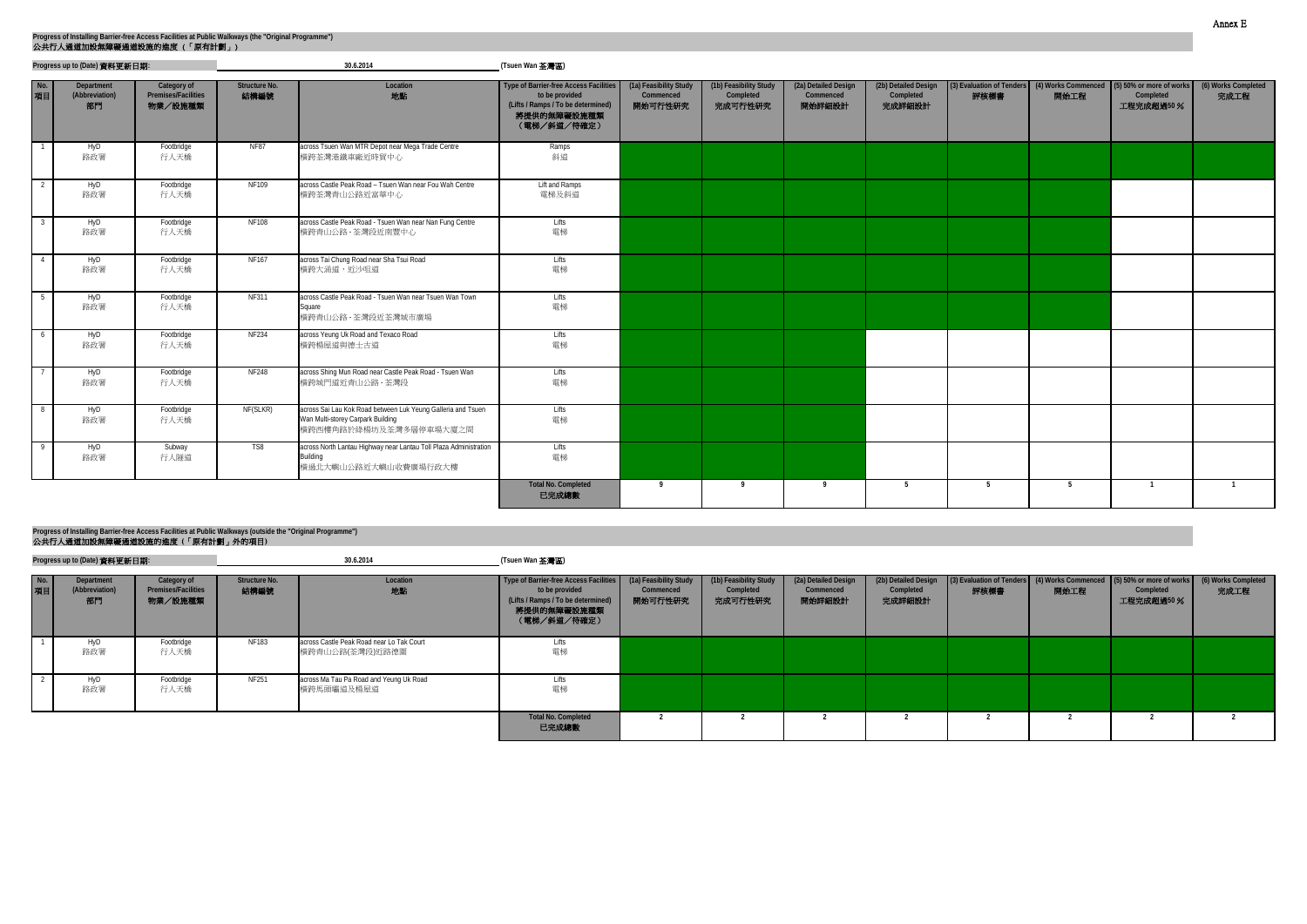**Progress up to (Date)** 資料更新日期**: (Tuen Mun** 屯門區**)**

| No.<br>項目      | Department<br>(Abbreviation)<br>部門 | Category of<br>Premises/Facilities<br>物業/設施種類 | Structure No.<br>結構編號 | Location<br>地點                                                                                                                                         | Type of Barrier-free Access Facilities<br>to be provided<br>(Lifts / Ramps / To be determined)<br>將提供的無障礙設施種類<br>(電梯/斜道/待確定) | (1a) Feasibility Study<br>Commenced<br>開始可行性研究 | (1b) Feasibility Study<br>Completed<br>完成可行性研究 | (2a) Detailed Design<br>Commenced<br>開始詳細設計 | (2b) Detailed Design<br>Completed<br>完成詳細設計 | 評核標書           | 開始工程                    | (3) Evaluation of Tenders (4) Works Commenced (5) 50% or more of works<br>Completed<br>工程完成超過50% | (6) Works Completed<br>完成工程 |
|----------------|------------------------------------|-----------------------------------------------|-----------------------|--------------------------------------------------------------------------------------------------------------------------------------------------------|------------------------------------------------------------------------------------------------------------------------------|------------------------------------------------|------------------------------------------------|---------------------------------------------|---------------------------------------------|----------------|-------------------------|--------------------------------------------------------------------------------------------------|-----------------------------|
|                | HyD<br>路政署                         | Subway<br>行人隧道                                | <b>NS108</b>          | across a slip road from Tsing Wun Road to Wong Chu Road<br>横跨由青雲路至皇珠路的連接路                                                                              | Lifts<br>電梯                                                                                                                  |                                                |                                                |                                             |                                             |                |                         |                                                                                                  |                             |
|                | HyD<br>路政署                         | Footbridge<br>行人天橋                            | NF31                  | across Tuen Mun Road and Castle Peak Road - San Hui near Hoh<br>Fuk Tong Light Rail Station<br>横跨屯門公路及青山公路 - 新墟段近何福堂輕鐵站                                | Lifts<br>電梯                                                                                                                  |                                                |                                                |                                             |                                             |                |                         |                                                                                                  |                             |
| -3             | HyD<br>路政署                         | Footbridge<br>行人天橋                            | <b>NF100A</b>         | across Wu King Road near Wu Hong Street<br>横跨湖景路,近湖康街                                                                                                  | Lifts<br>電梯                                                                                                                  |                                                |                                                |                                             |                                             |                |                         |                                                                                                  |                             |
| $\overline{4}$ | HyD<br>路政署                         | Footbridge<br>行人天橋                            | <b>NF127</b>          | Across Tuen Mun Heung Sze Wui Road from Tuen Mun Park to Tuen<br>Wui Street and Tuen Mun Cultural Square<br>横跨屯門鄉事會路由屯門公園至屯匯街及屯門文娛廣場                   | Lifts<br>電梯                                                                                                                  |                                                |                                                |                                             |                                             |                |                         |                                                                                                  |                             |
| - 5            | HyD<br>路政署                         | Footbridge<br>行人天橋                            | <b>NF206</b>          | Across Tuen Mun Heung Sze Wui Road from Tuen Mun Park to Tuen<br>Wui Street and Tuen Mun Cultural Square<br>横跨屯門鄉事會路由屯門公園至屯匯街及屯門文娛廣場                   | Lifts<br>電梯                                                                                                                  |                                                |                                                |                                             |                                             |                |                         |                                                                                                  |                             |
| - 6            | HyD<br>路政署                         | Footbridge<br>行人天橋                            | NF406                 | at Siu Hong Road Bus Terminal connecting North Public Transport<br>Interchange of Siu Hong West Rail Station<br>在兆康路巴士總站連接兆康西鐵站北面的公共運輸交匯處              | Lifts<br>電梯                                                                                                                  |                                                |                                                |                                             |                                             |                |                         |                                                                                                  |                             |
|                | HyD<br>路政署                         | Subway<br>行人隧道                                | <b>NS99</b>           | across Tsing Wun Road near Yip Wong Road<br>横跨青雲路,近業旺路                                                                                                 | Lifts<br>電梯                                                                                                                  |                                                |                                                |                                             |                                             |                |                         |                                                                                                  |                             |
| - 8            | HyD<br>路政署                         | Footbridge<br>行人天橋                            | NF101                 | across Wu Shan Road near Wu King Road<br>横跨湖山路,近湖景路                                                                                                    | Lifts<br>電梯                                                                                                                  |                                                |                                                |                                             |                                             |                |                         |                                                                                                  |                             |
| $\mathsf{Q}$   | HyD<br>路政署                         | Footbridge<br>行人天橋                            | <b>NF114</b>          | across Tsing Wun Road near Hong Kong Institute of Vocational<br>Education (Tuen Mun)<br>横跨青雲路近香港專業教育學院 (屯門分校)                                          | Lifts<br>電梯                                                                                                                  |                                                |                                                |                                             |                                             |                |                         |                                                                                                  |                             |
| 1 <sup>1</sup> | HyD<br>路政署                         | Footbridge<br>行人天橋                            | NF407                 | at Tuen Mun Road connecting Bridge N874 near South Public<br>Transport Interchange of Siu Hong West Rail Station<br>於屯門公路連接天橋N784 近兆康西鐵站南面的公共運輸<br>交匯處 | Lifts<br>電梯                                                                                                                  |                                                |                                                |                                             |                                             |                |                         |                                                                                                  |                             |
|                |                                    |                                               |                       |                                                                                                                                                        | <b>Total No. Completed</b><br>已完成總數                                                                                          | 10                                             | 10 <sup>1</sup>                                | 10                                          | $\overline{4}$                              | $\overline{4}$ | $\overline{\mathbf{3}}$ | $\mathbf 0$                                                                                      | $\mathbf{0}$                |

#### 公共行人通道加設無障礙通道設施的進度 **(**「原有計劃」外的項目**) Progress of Installing Barrier-free Access Facilities at Public Walkways (outside the "Original Programme")**

|  | 公夹行人通道加設無障礙通道設施的進度 ( 原月計劃 ) 外的項目) |  |  |
|--|-----------------------------------|--|--|
|  |                                   |  |  |

|           | Progress up to (Date) 資料更新日期:<br>Category of<br>Department |                                | 30.6.2014             |                                                                                    | (Tuen Mun 屯門區)                                                                                                                                        |                      |                                                |                                             |                                             |      |      |                                                                                                                      |      |
|-----------|------------------------------------------------------------|--------------------------------|-----------------------|------------------------------------------------------------------------------------|-------------------------------------------------------------------------------------------------------------------------------------------------------|----------------------|------------------------------------------------|---------------------------------------------|---------------------------------------------|------|------|----------------------------------------------------------------------------------------------------------------------|------|
| No.<br>項目 | (Abbreviation)<br>部門                                       | Premises/Facilities<br>物業/設施種類 | Structure No.<br>結構編號 | Location<br>地點                                                                     | Type of Barrier-free Access Facilities   (1a) Feasibility Study<br>to be provided<br>(Lifts / Ramps / To be determined)<br>將提供的無障礙設施種類<br>(電梯/斜道/待確定) | Commenced<br>開始可行性研究 | (1b) Feasibility Study<br>Completed<br>完成可行性研究 | (2a) Detailed Design<br>Commenced<br>開始詳細設計 | (2b) Detailed Design<br>Completed<br>完成詳細設計 | 評核標書 | 開始工程 | (3) Evaluation of Tenders (4) Works Commenced (5) 50% or more of works (6) Works Completed<br>Completed<br>工程完成超過50% | 完成工程 |
|           | HyD<br>路政署                                                 | Footbridge<br>行人天橋             | NF94                  | across Ming Kum Road near Yeung King Road<br>横跨鳴琴路近楊景路及建榮街                         | Lifts<br>電梯                                                                                                                                           |                      |                                                |                                             |                                             |      |      |                                                                                                                      |      |
|           | HyD<br>路政署                                                 | Bridge<br>行車天橋                 | N486                  | across Tuen Mun Road near Tsing To Path<br>横跨屯門公路,近青桃徑                             | Lifts<br>電梯                                                                                                                                           |                      |                                                |                                             |                                             |      |      |                                                                                                                      |      |
|           | <b>HyD</b><br>路政署                                          | Footbridge<br>行人天橋             | <b>NF29</b>           | across Tuen Mun Road near Yan Ching Street<br>横跨屯門路近仁政街                            | Lifts<br>電梯                                                                                                                                           |                      |                                                |                                             |                                             |      |      |                                                                                                                      |      |
|           | HyD<br>路政署                                                 | Footbridge<br>行人天橋             | <b>NF33</b>           | across Tuen Mun Road and Tsing Hoi Circuit near Siu On Court<br>横跨屯門路及青海圍近兆安苑及屯門花園 | Lifts<br>電梯                                                                                                                                           |                      |                                                |                                             |                                             |      |      |                                                                                                                      |      |
|           |                                                            |                                |                       |                                                                                    | <b>Total No. Completed</b><br>已完成總數                                                                                                                   |                      |                                                |                                             |                                             |      |      |                                                                                                                      |      |